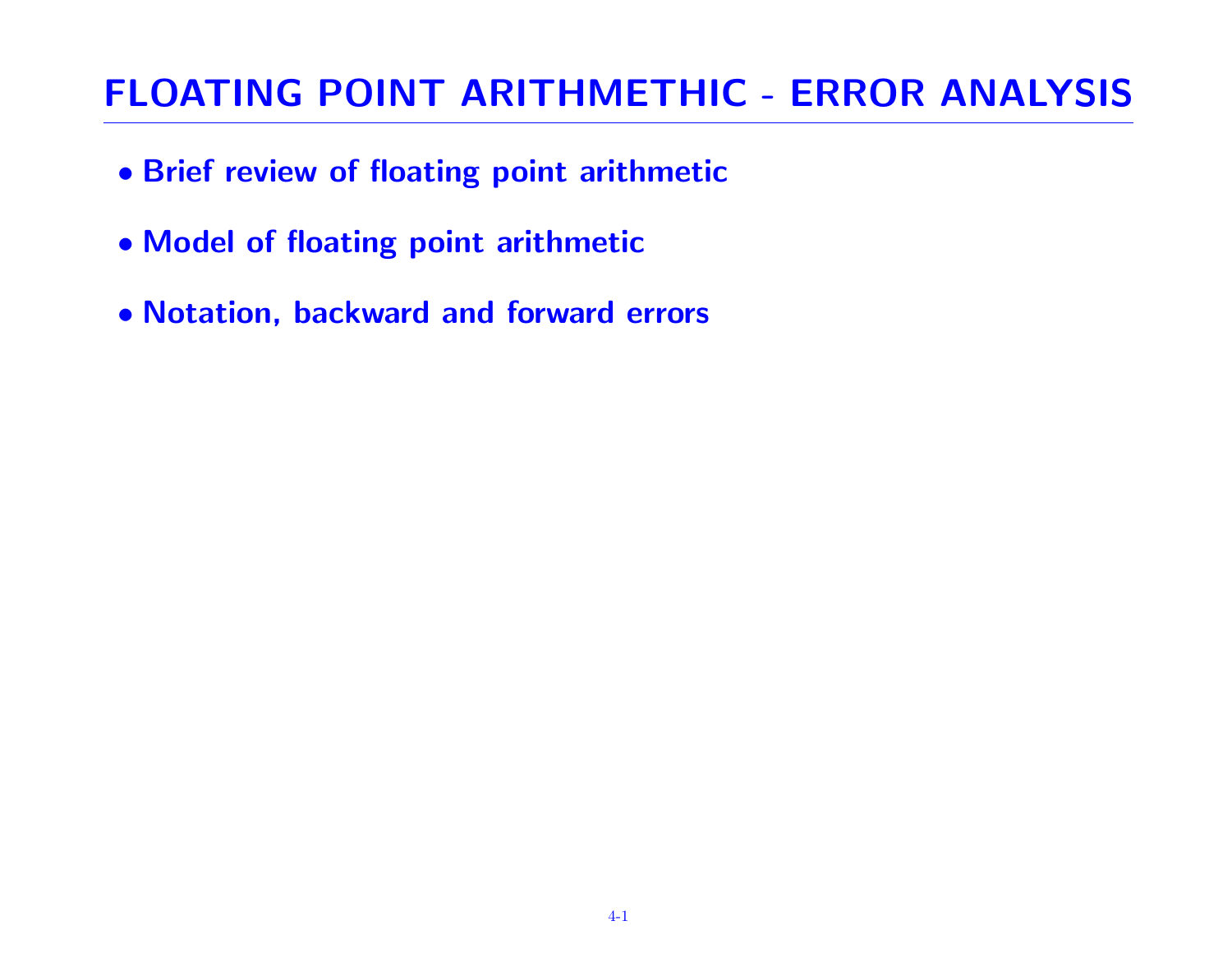## Roundoff errors and floating-point arithmetic

The basic problem: The set  $\bm{A}$  of all possible representable numbers on a given machine is finite - but we would like to use this set to perform standard arithmetic operations  $(+,*,-,)$  on an infinite set. The usual algebra rules are no longer satisfied since results of operations are rounded.

➤ Basic algebra breaks down in floating point arithmetic.

Example: | In floating point arithmetic.

$$
a + (b + c) \, ! = \, (a + b) + c
$$

 $\mathbb{Z}_{1}$  Matlab experiment: For 10,000 random numbers find number of instances when the above is true. Same thing for the multiplication..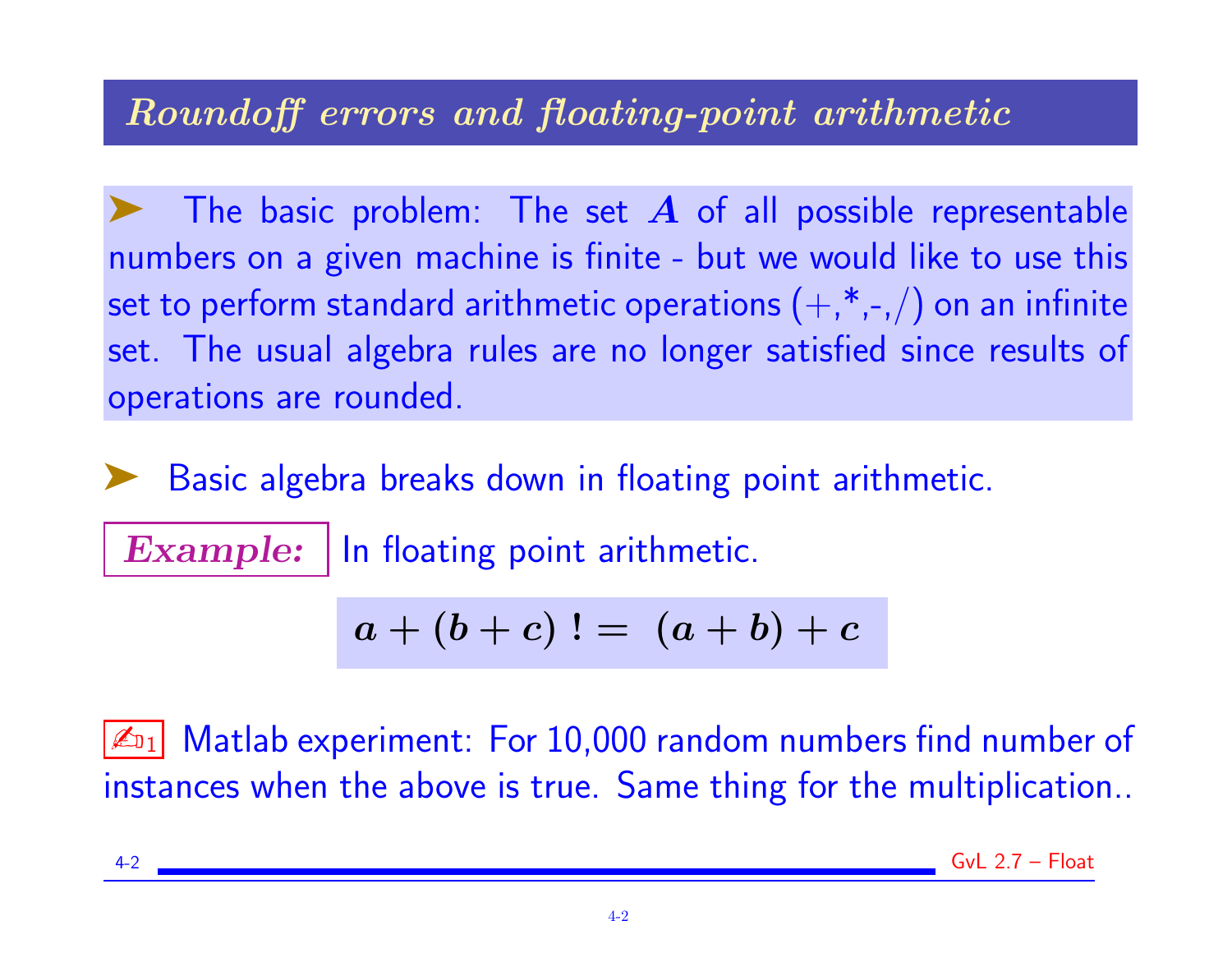Floating point representation:

Real numbers are represented in two parts: A mantissa (significand) and an exponent. If the representation is in the base  $\beta$  then:

$$
x=\pm (.d_{1}d_{2}\cdots d_{t})\beta ^{e}
$$

 $\blacktriangleright\; .d_1d_2\cdots d_t$  is a fraction in the base- $\beta$  representation (Generally the form is normalized in that  $d_1 \neq 0$ ), and e is an integer

Often, more convenient to rewrite the above as:

$$
x=\pm (m/\beta^t)\times \beta^e\equiv \pm m\times \beta^{e-t}
$$

 $\blacktriangleright$  Mantissa  $m$  is an integer with  $0 \leq m \leq \beta^t-1$ .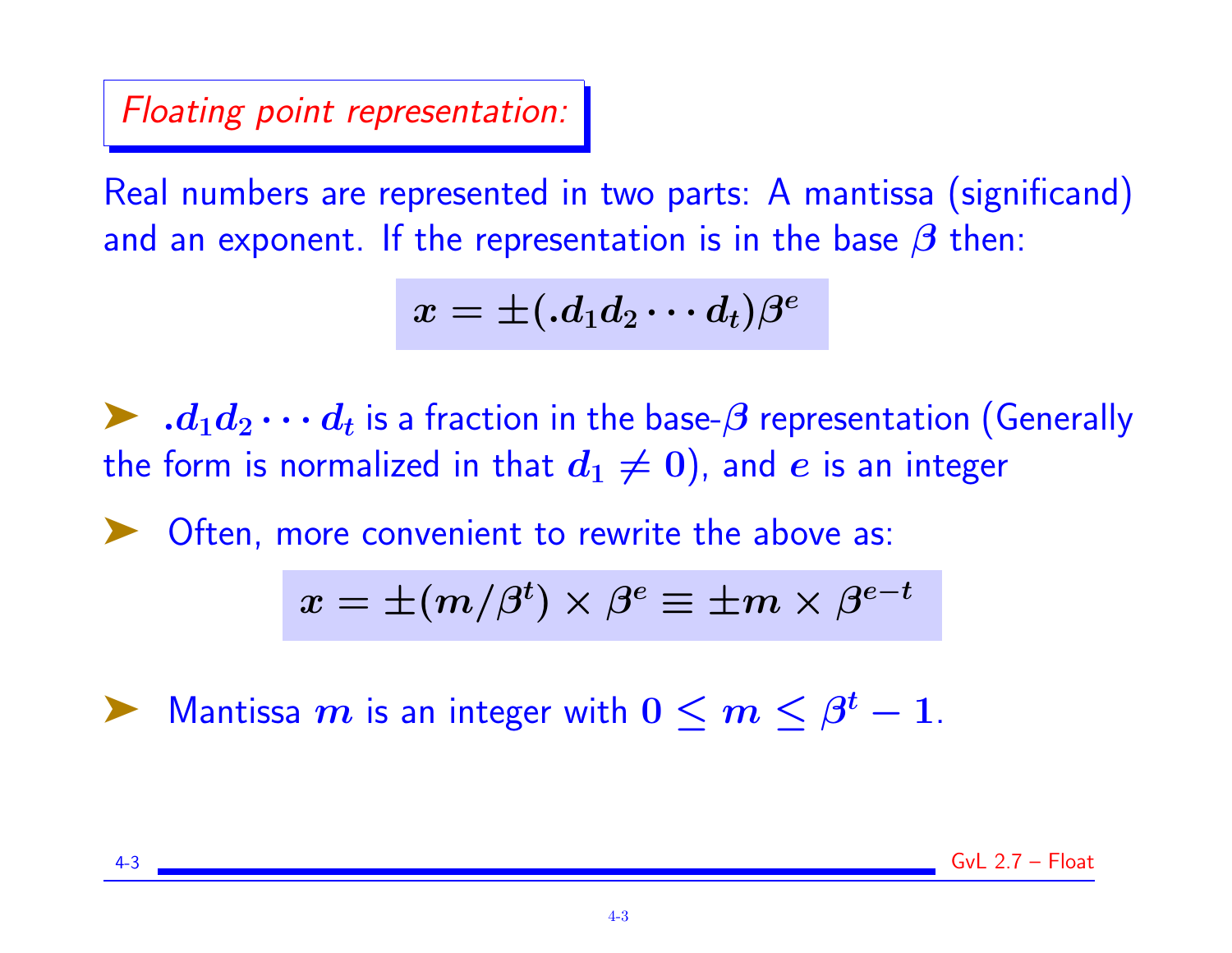#### Machine precision - machine epsilon

**EXECUTE:** For  $fl(x) =$  closest floating point representation of real number  $x$  ('rounding')

 $\blacktriangleright$  When a number  $x$  is very small, there is a point when  $1+x ==$ 1 in a machine sense. The computer no longer makes a difference between 1 and  $1 + x$ .

Machine epsilon: The smallest number  $\epsilon$  such that  $1 + \epsilon$  is a float that is different from one, is called machine epsilon. Denoted by macheps or eps, it represents the distance from 1 to the next larger floating point number.

► With previous representation, eps is equal to  $\beta^{-(t-1)}$ .

 $Gvl 2.7 - Float$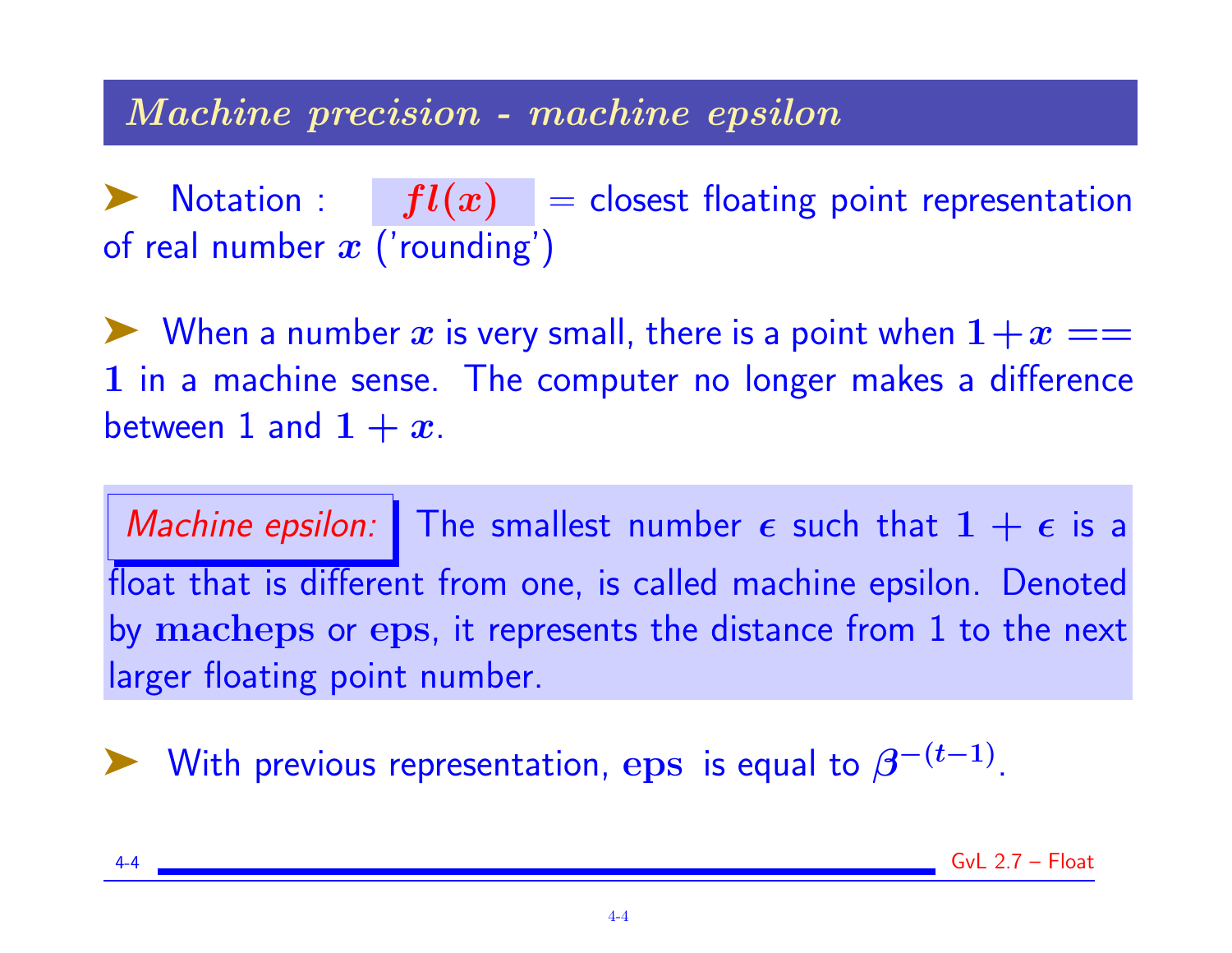Example: | In IEEE standard double precision,  $\beta = 2$ , and  $t =$  $\overline{53}$  (includes 'hidden bit'). Therefore  $\mathrm{eps}\,=2^{-52}.$ 

Unit Round-off A real number x can be approximated by a floating number  $fl(x)$  with relative error no larger than  $\underline{\mathbf{u}}\,=\frac{1}{2}$  $\frac{1}{2}\beta^{-(t-1)}$ .

► u is called Unit Round-off.

➤ In fact can easily show:

$$
fl(x) = x(1+\delta) \text{ with } |\delta| < \underline{\mathbf{u}}.
$$

 $\mathbb{Z}_{22}$  Matlab experiment: find the machine epsilon on your computer.

Many discussions on what conditions/ rules should be satisfied by floating point arithmetic. The IEEE standard is a set of standards adopted by many CPU manufacturers.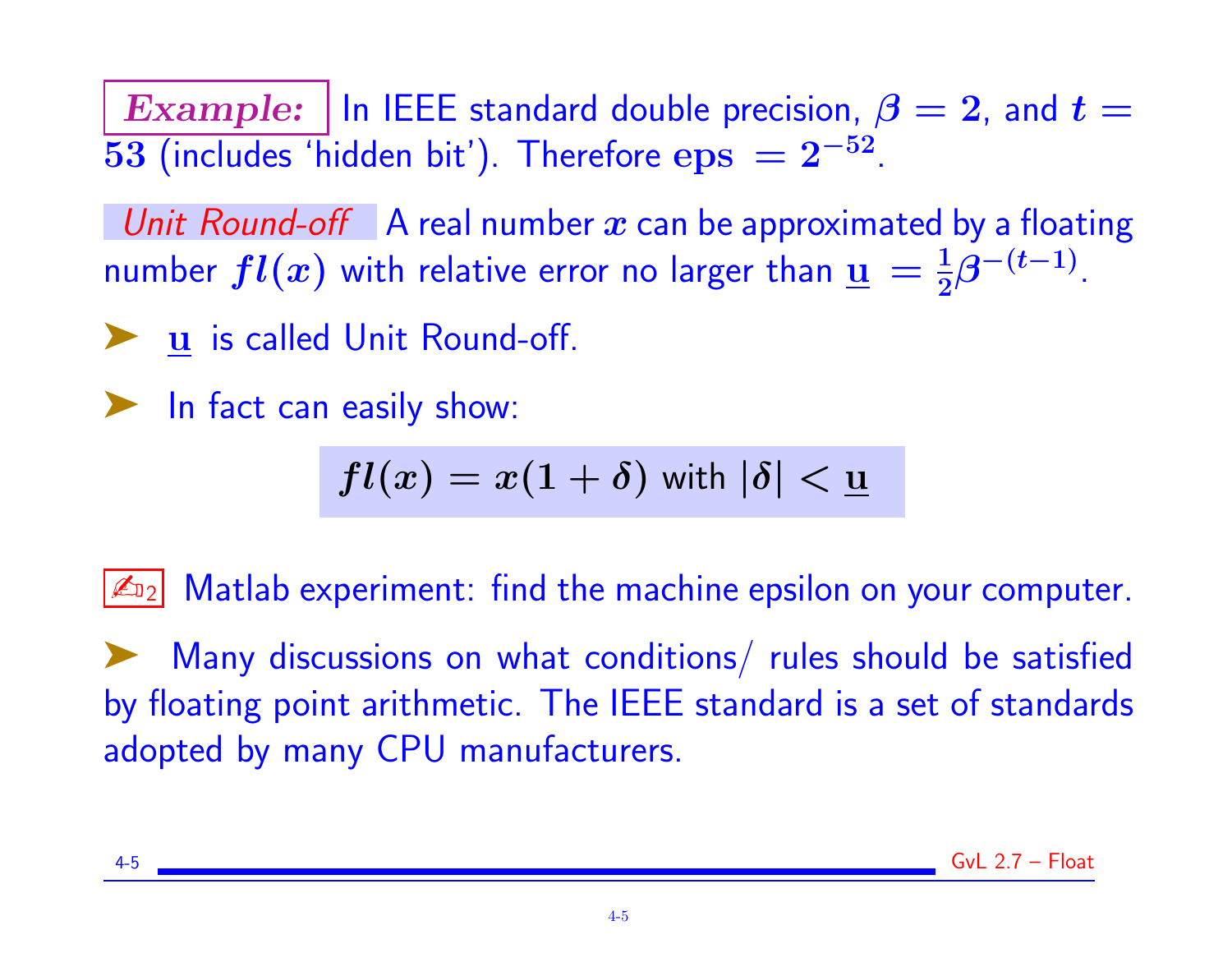

$$
fl(x)=x(1+\epsilon), \quad \text{where} \quad |\epsilon|\leq \underline{u}
$$

*Rule 2.* For all operations 
$$
\odot
$$
 (one of  $+, -, *, /)$ 

$$
fl(x \odot y) = (x \odot y)(1 + \epsilon_{\odot}), \quad \text{where} \quad |\epsilon_{\odot}| \leq \underline{u}
$$

Rule 3. For  $+, *$  operations

$$
fl(a\odot b)=fl(b\odot a)
$$

**ED3** Matlab experiment: Verify experimentally Rule 3 with 10,000 randomly generated numbers  $\boldsymbol{a_i}$ ,  $\boldsymbol{b_i}$ .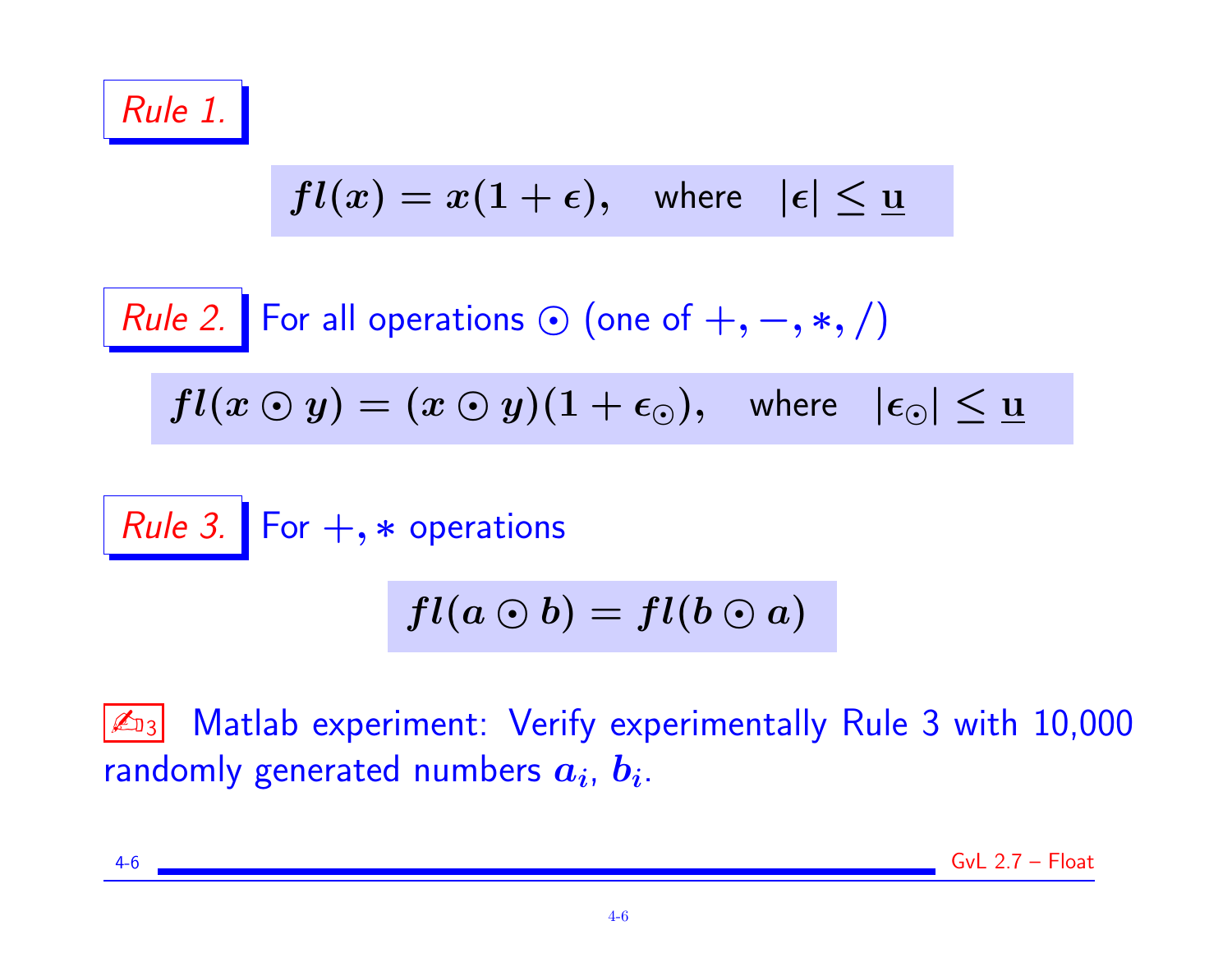**Example:** Consider the sum of 3 numbers: 
$$
y = a + b + c
$$
.  
\n**Example:** Consider the sum of 3 numbers:  $y = a + b + c$ .  
\n**Example:** 
$$
f1(a + b) = f1(f1(a + b) + c)
$$
\n
$$
f1(a + b) = (a + b)(1 + \epsilon_1)
$$
\n
$$
f1(a + b + c) = [(a + b)(1 + \epsilon_1) + c](1 + \epsilon_2)
$$
\n
$$
= a(1 + \epsilon_1)(1 + \epsilon_2) + b(1 + \epsilon_1)(1 + \epsilon_2)
$$
\n
$$
+ c(1 + \epsilon_2)
$$
\n
$$
= a(1 + \theta_1) + b(1 + \theta_2) + c(1 + \theta_3)
$$

with  $1+\theta_1 = 1+\theta_2 = (1+\epsilon_1)(1+\epsilon_2)$  and  $1+\theta_3 = (1+\epsilon_2)$ For a longer sum we would have something like:

$$
1+\theta_j=(1+\epsilon_1)(1+\epsilon_2)(\cdots)(1+\epsilon_{n-j})
$$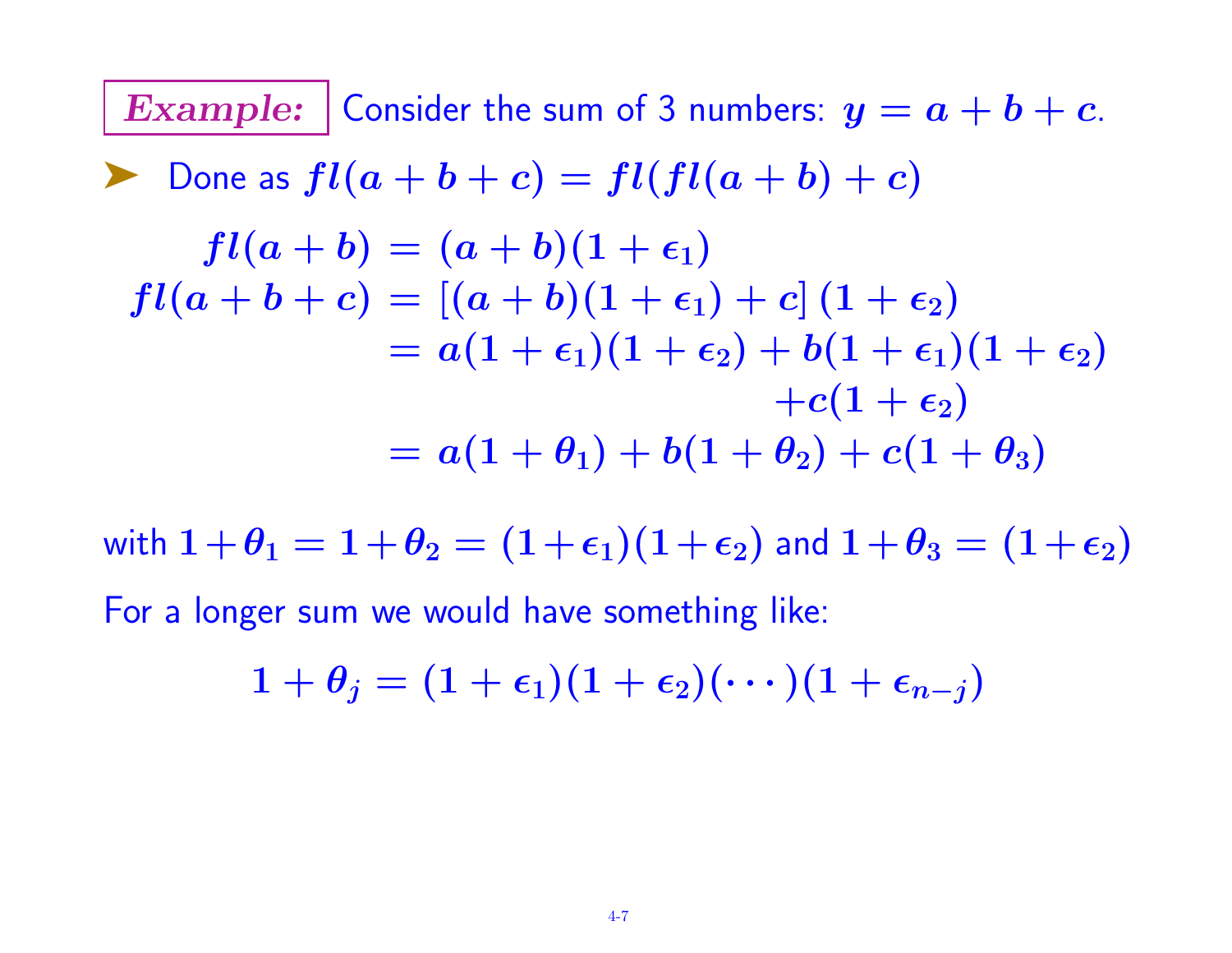Example Remark on order of the sum. If  $y_1 = fl(f l(a + b) + c)$ :

$$
y1 = [(a+b+c)+(a+b)\epsilon_1)](1+\epsilon_2)
$$
  
=  $(a+b+c)\left[1+\frac{a+b}{a+b+c}\epsilon_1(1+\epsilon_2)+\epsilon_2\right]$ 

So disregarding the high order term  $\epsilon_1 \epsilon_2$ 

$$
fl (fl(a+b) + c) = (a+b+c)(1+\epsilon_3)
$$
  

$$
\epsilon_3 \approx \frac{a+b}{a+b+c} \epsilon_1 + \epsilon_2
$$

4-8 GvL 2.7 – Float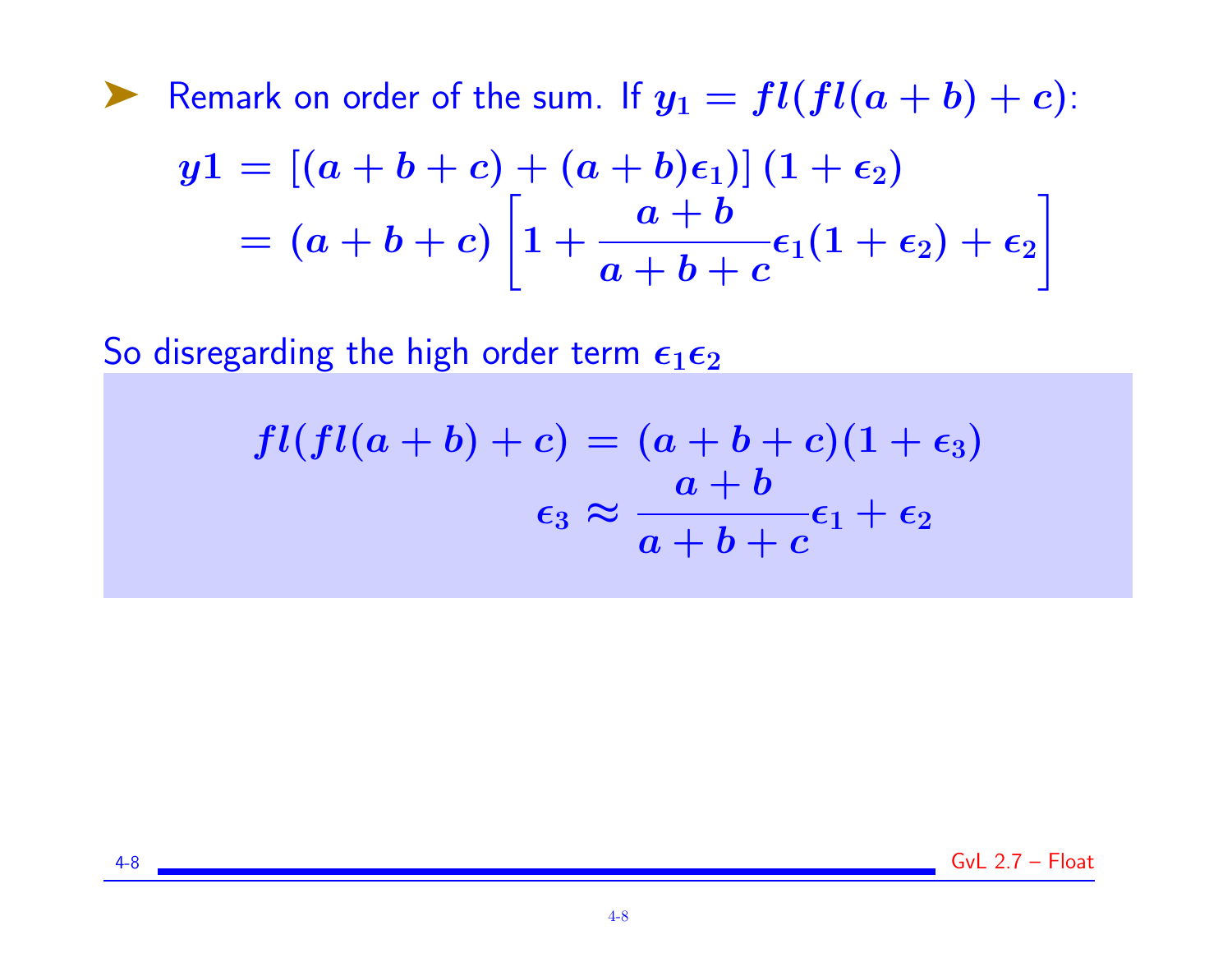ightharpoonuportation as  $y_2 = fl(a + fl(b + c))$  we would find

$$
fl(a+fl(b+c)) = (a+b+c)(1+\epsilon_4)
$$

$$
\epsilon_4 \approx \frac{b+c}{a+b+c}\epsilon_1+\epsilon_2
$$

 $\blacktriangleright$  The error is amplified by the factor  $(a + b)/y$  in the first case and  $(b + c)/y$  in the second case.

In order to sum  $n$  numbers accurately, it is better to start with small numbers first. [However, sorting before adding is not worth it.]

► But watch out if the numbers have mixed signs!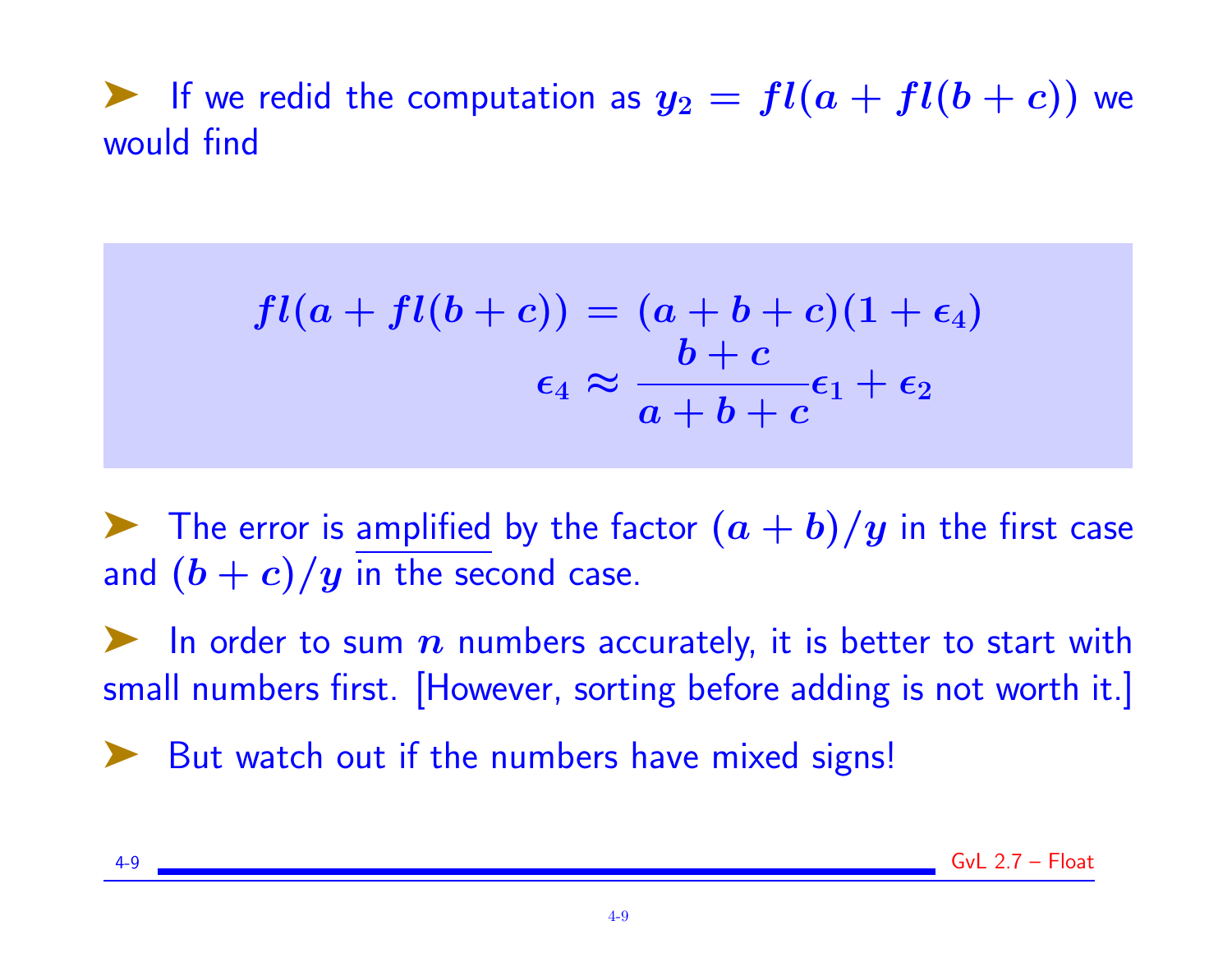#### The absolute value notation

For a given vector x,  $|x|$  is the vector with components  $|x_i|$ , i.e.,  $|x|$  is the component-wise absolute value of x.

➤ Similarly for matrices:

$$
|A|=\{|a_{ij}|\}_{i=1,...,m;\;j=1,...,n}
$$

◆ An obvious result: The basic inequality

$$
|fl(a_{ij})-a_{ij}|\leq \underline{u}|a_{ij}|
$$

translates into

$$
|fl(A)-A|\leq \underline{u} \ |A|
$$

A  $\leq B$  means  $a_{ij} \leq b_{ij}$  for all  $1 \leq i \leq m$ ;  $1 \leq j \leq n$ 4-10 GvL 2.7 – Float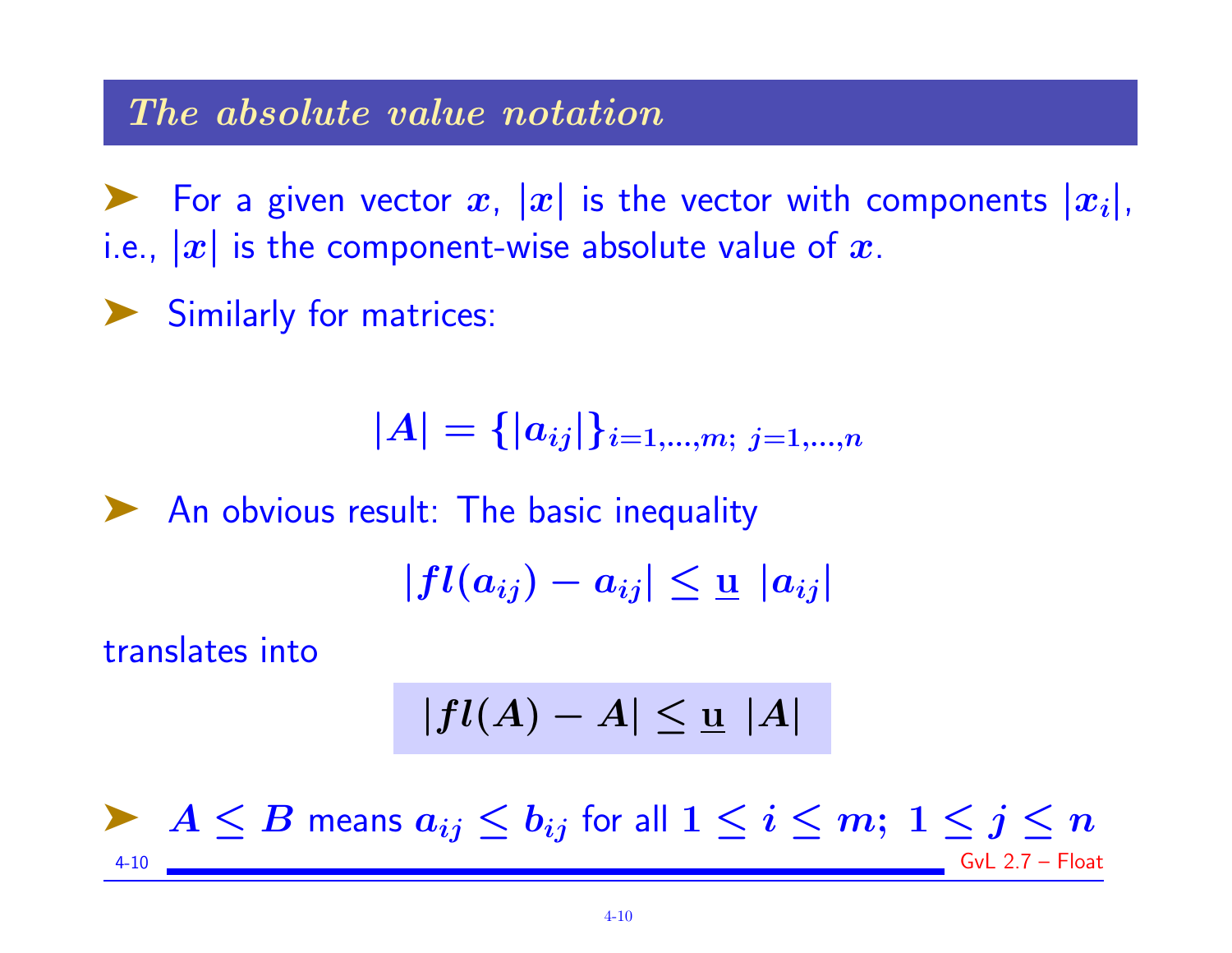## Backward and forward errors

Assume the approximation  $\hat{y}$  to  $y = \text{alg}(x)$  is computed by some algorithm with arithmetic precision  $\epsilon$ . Possible analysis: find an upper bound for the Forward error

$$
|\Delta y|=|y-\hat{y}|
$$

➤ This is not always easy.

Alternative question: | find equivalent perturbation on initial data  $\overline{(x)}$  that produces the result  $\hat{y}$ . In other words, find  $\Delta x$  so that:

$$
\mathsf{alg}(x+\Delta x) = \hat{y}
$$

The value of  $|\Delta x|$  is called the backward error. An analysis to find an upper bound for  $|\Delta x|$  is called Backward error analysis.

 $-4-11$  Gyl  $2.7 -$ Float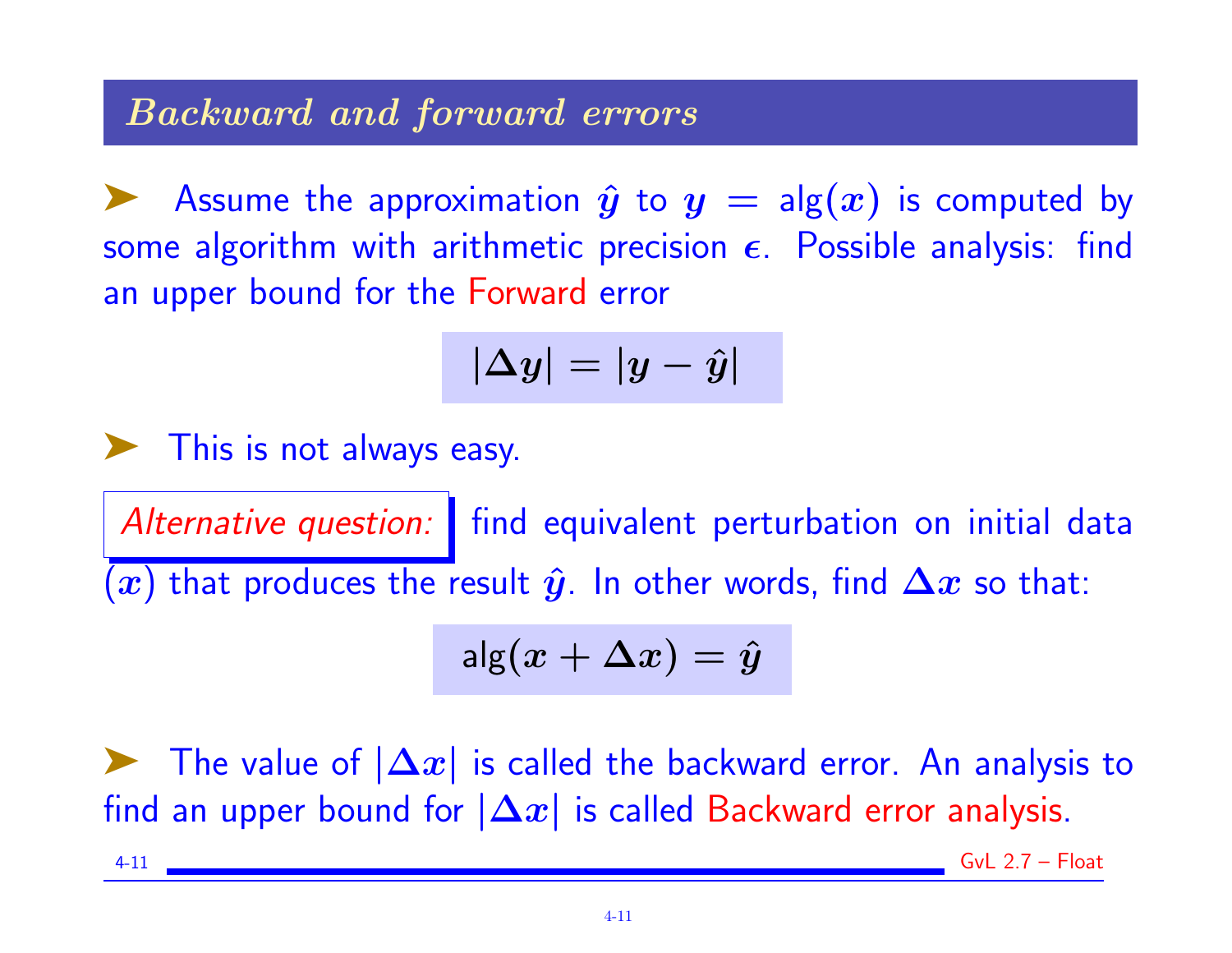#### Example:  $\int a b$  $\mathbf 0$   $\mathbf c$  $\setminus$  $\bm{B} =$  $\int d\, e$  $\boldsymbol{0}$   $\boldsymbol{f}$  $\setminus$

Consider the product:  $fl(A.B) =$ 

$$
\left[\begin{array}{c|c} ad(1+\epsilon_1) & [ae(1+\epsilon_2)+bf(1+\epsilon_3)]\,(1+\epsilon_4) \\ \hline 0 & cf(1+\epsilon_5) \end{array}\right]
$$

with  $\epsilon_i \leq \underline{u}$ , for  $i = 1, ..., 5$ . Result can be written as:

$$
\left[\begin{array}{c|c} a & b(1+\epsilon_3)(1+\epsilon_4) \\ \hline 0 & c(1+\epsilon_5) \end{array}\right] \left[\begin{array}{c|c} d(1+\epsilon_1) & e(1+\epsilon_2)(1+\epsilon_4) \\ \hline 0 & f \end{array}\right]
$$

$$
\blacktriangleright \text{ So } fl(A.B) = (A + E_A)(B + E_B).
$$

► Backward errors 
$$
E_A
$$
,  $E_B$  satisfy:  
\n $|E_A| \leq 2\underline{u} |A| + O(\underline{u}^2)$ ;  $|E_B| \leq 2\underline{u} |B| + O(\underline{u}^2)$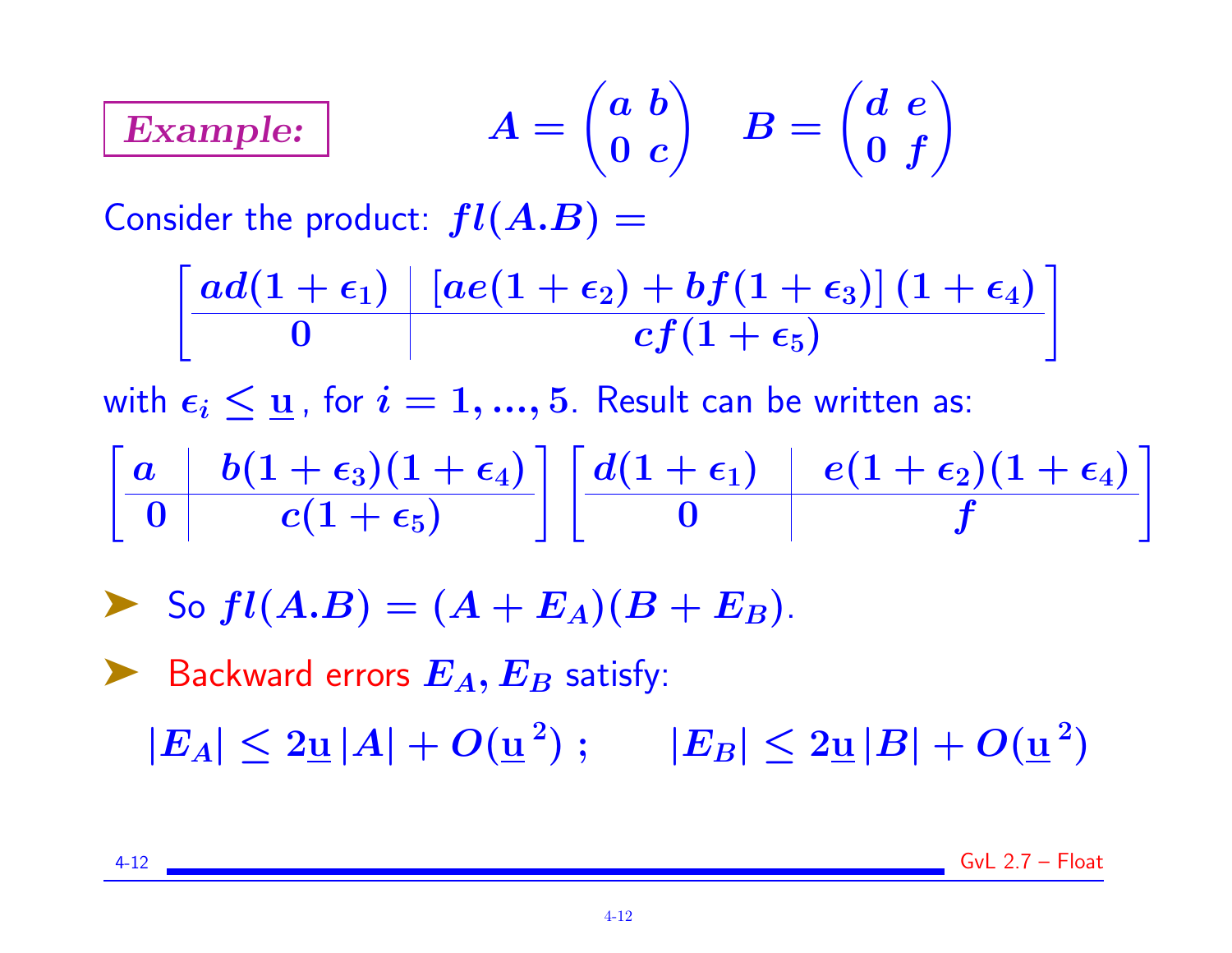$\blacktriangleright$  When solving  $Ax = b$  by Gaussian Elimination, we will see that a bound on  $||e_x||$  such that this holds exactly:

 $A(x_{\text{computed}} + e_x) = b$ 

is much harder to find than bounds on  $||E_A||$ ,  $||e_b||$  such that this holds exactly:

$$
(A + E_A)x_{\rm computed} = (b + e_b).
$$

Note: In many instances backward errors are more meaningful than forward errors: if initial data is accurate only to 4 digits say, then my algorithm for computing  $x$  need not guarantee a backward error of less then  $10^{-10}$  for example. A backward error of order  $10^{-4}$  is acceptable.

| $4 - 13$<br>GVL 2.7<br>TUAL |
|-----------------------------|
|-----------------------------|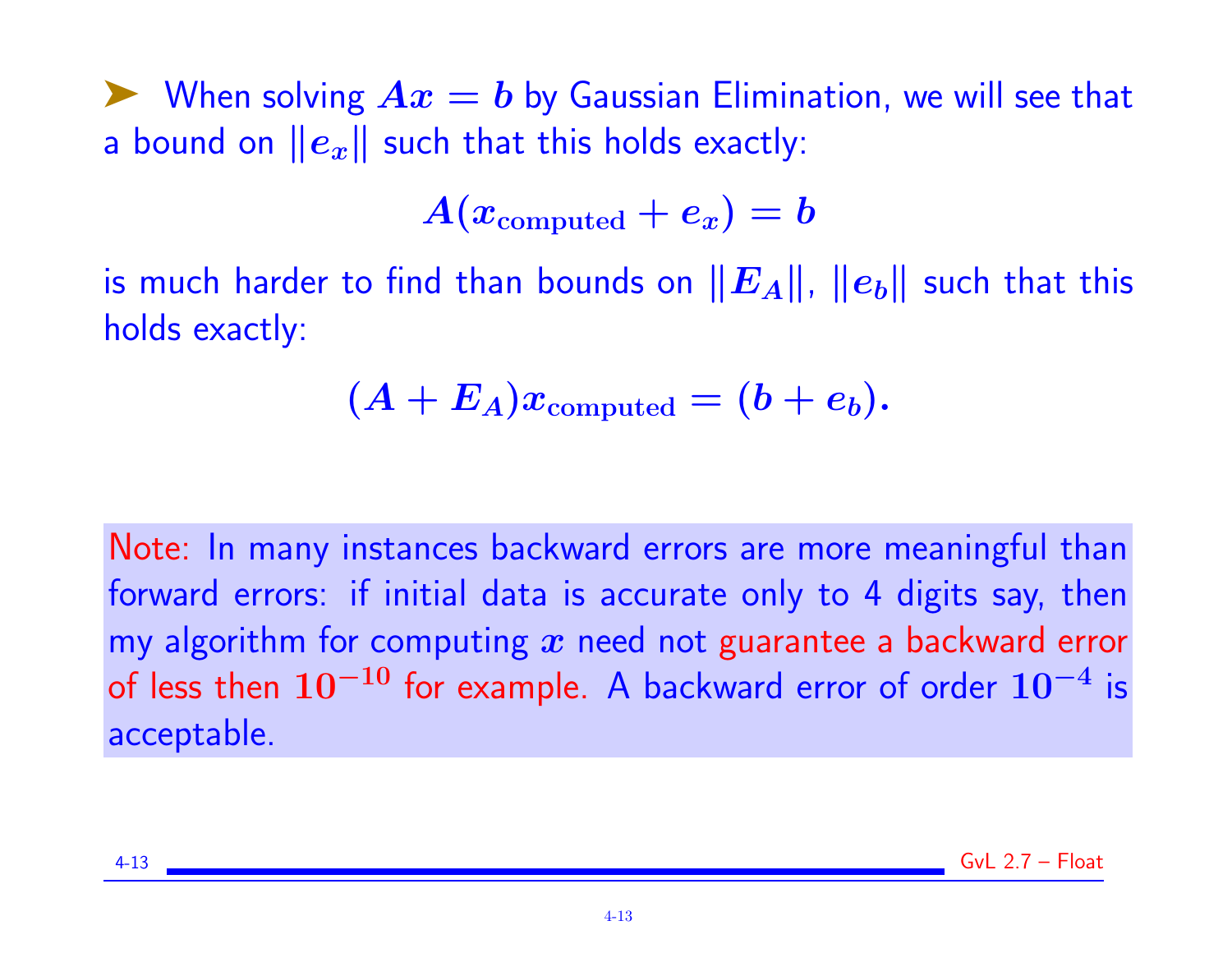#### Error Analysis: Inner product

Inner products are in the innermost parts of many calculations. Their analysis is important.

Lemma: If  $|\delta_i| \leq \underline{u}$  and  $n\underline{u} < 1$  then  $\Pi_{i=1}^n(1+\delta_i)=1+\theta_n$  where  $|\theta_n|\leq \frac{n\underline{\mathbf{u}}}{1-\alpha_i}$  $1 - n\underline{\mathrm{u}}$ 

► Common notation  $\gamma_n \equiv \frac{n \underline{u}}{1 - n}$  $1-n\underline{u}$ 

 $\mathbb{Z}_{04}$  Prove the lemma [Hint: use induction]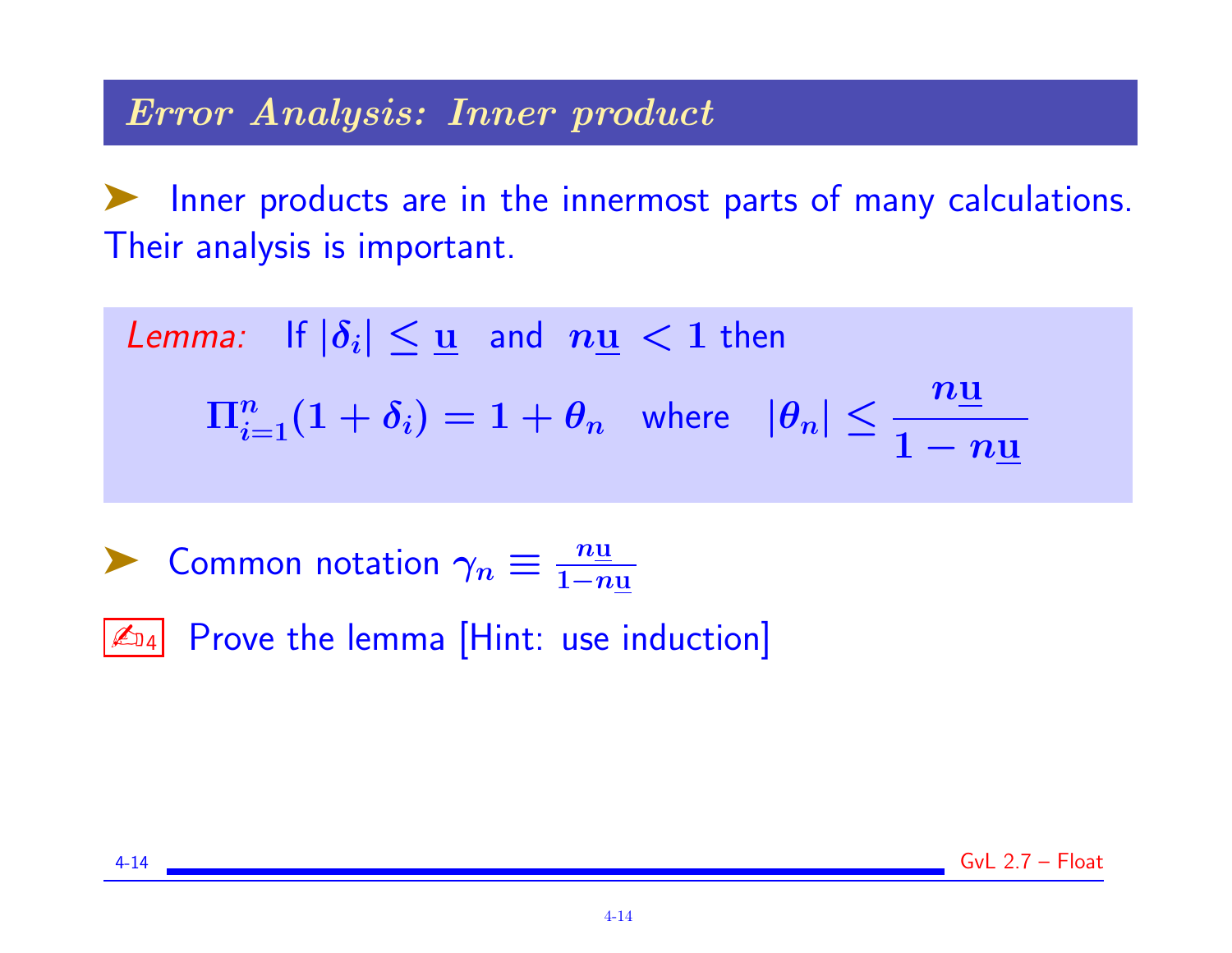➤ Can use the following simpler result:

Lemma: If 
$$
|\delta_i| \leq \underline{u}
$$
 and  $n\underline{u} < .01$  then

\n
$$
\Pi_{i=1}^n(1+\delta_i) = 1+\theta_n \quad \text{where} \quad |\theta_n| \leq 1.01n\underline{u}
$$

**Example:** Previous sum of numbers can be written  $fl(a + b + c) = fl(f l(a + b) + c)$  $= [(a + b)(1 + \epsilon_1) + c](1 + \epsilon_2)$  $= a(1 + \epsilon_1)(1 + \epsilon_2) + b(1 + \epsilon_1)(1 + \epsilon_2) + b(1 + \epsilon_1)(1 + \epsilon_2) + b(1 + \epsilon_1)(1 + \epsilon_2)$  $c(1+\epsilon_2)$  $= a(1 + \theta_1) + b(1 + \theta_2) + c(1 + \theta_3)$  $=$  exact sum of slightly perturbed inputs,

where all  $\theta_i$ 's satisfy  $|\theta_i| \leq 1.01n\underline{\mathbf{u}}$  (here  $n=2$ ).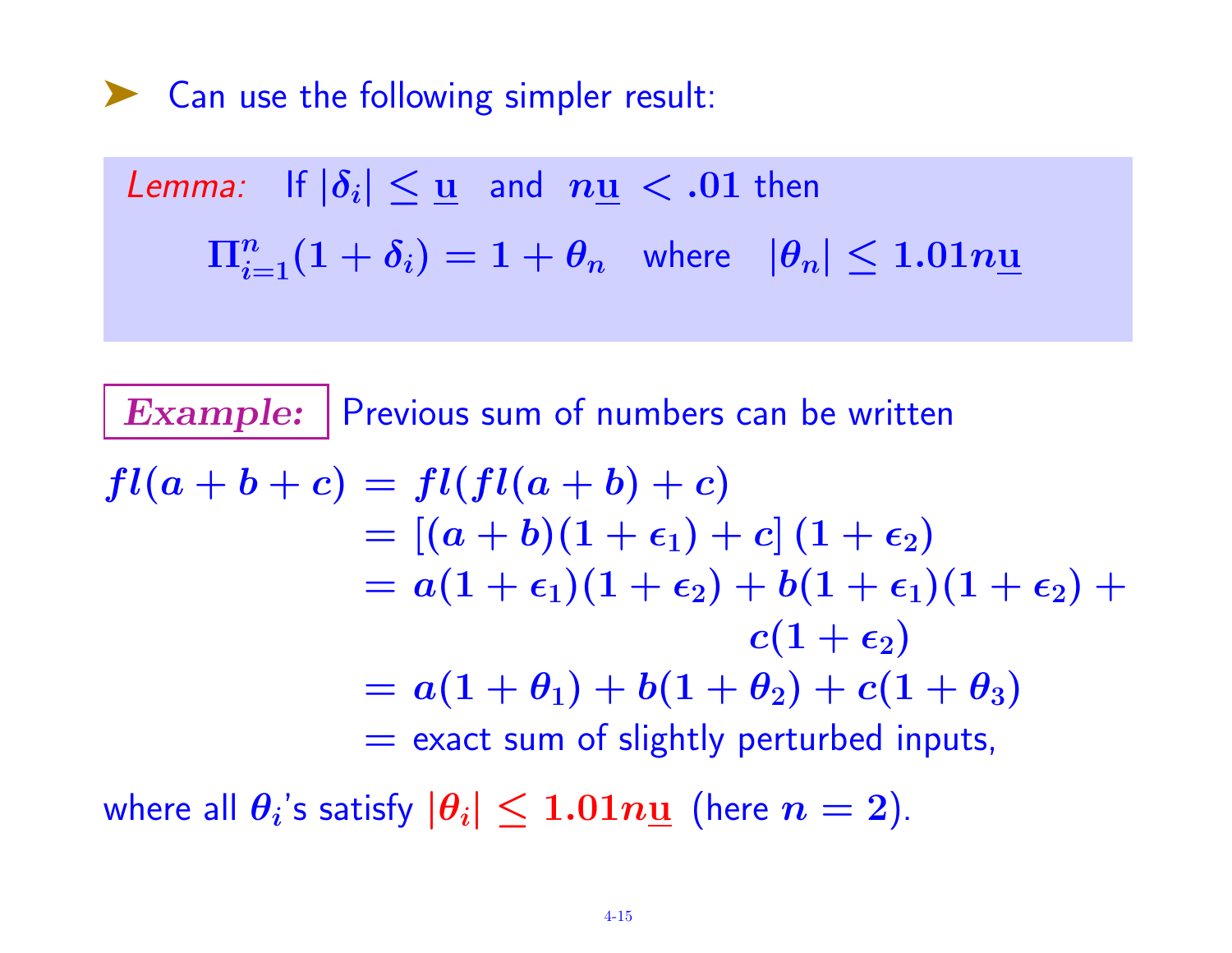➤ Backward error result (output is exact sum of perturbed input)

➤ Alternatively, can write 'forward' bound:  $|fl(a + b + c) - (a + b + c)| \le |a\theta_1| + |b\theta_2| + |c\theta_3|.$ 

(bound on | output - exact sum | )

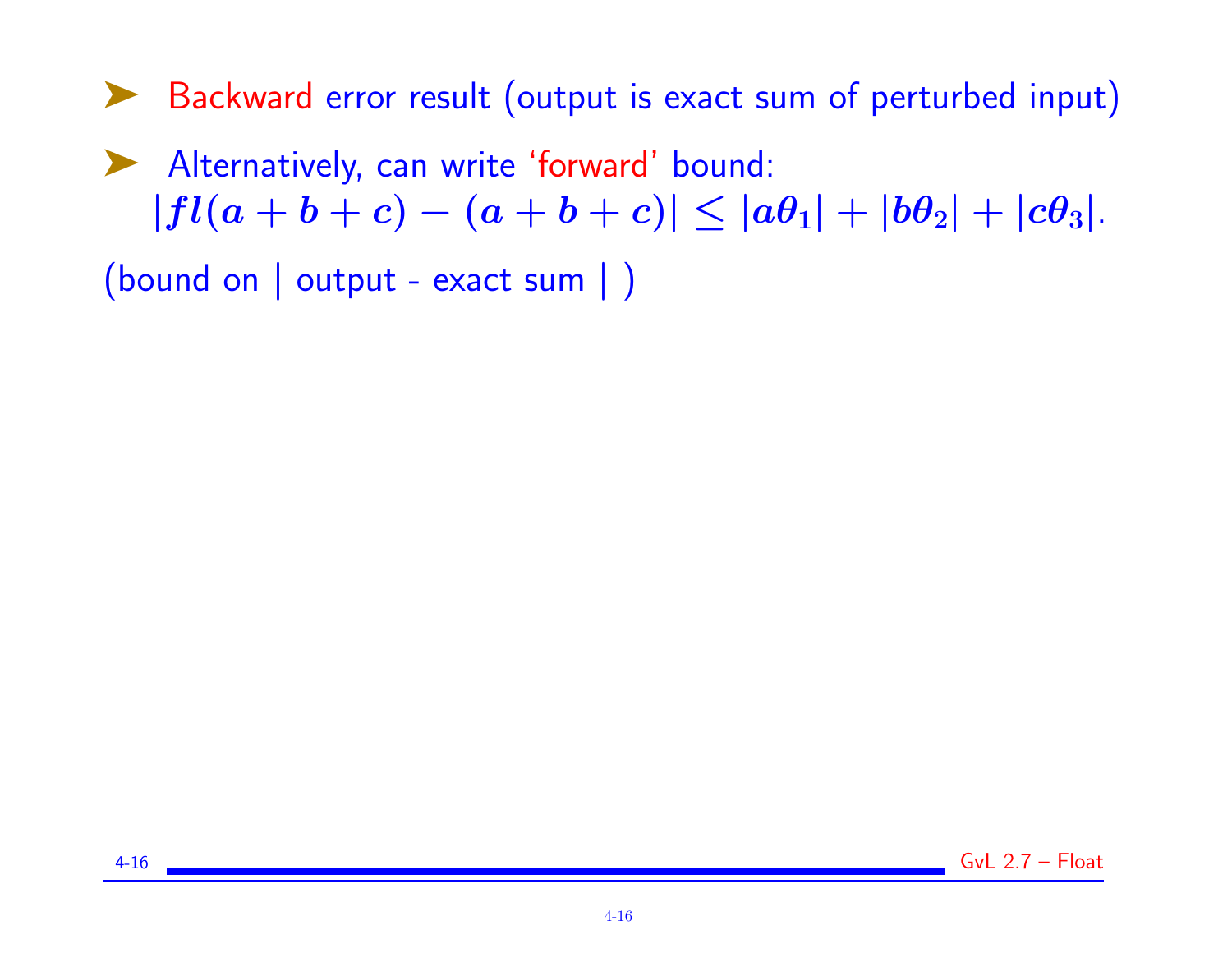# Analysis of inner products (cont.)

Consider 
$$
s_n = fl(x_1 * y_1 + x_2 * y_2 + \cdots + x_n * y_n)
$$

- In what follows  $\eta_i$ 's come from  $*$ ,  $\epsilon_i$ 's come from  $+$
- $\blacktriangleright$  They satisfy:  $|\eta_i| \leq \underline{u}$  and  $|\epsilon_i| \leq \underline{u}$ .
- $\blacktriangleright$  The inner product  $s_n$  is computed as:

1. 
$$
s_1 = fl(x_1y_1) = (x_1y_1)(1 + \eta_1)
$$

2. 
$$
s_2 = fl(s_1 + fl(x_2y_2)) = fl(s_1 + x_2y_2(1 + \eta_2))
$$
  
\n $= (x_1y_1(1 + \eta_1) + x_2y_2(1 + \eta_2))(1 + \epsilon_2)$   
\n $= x_1y_1(1 + \eta_1)(1 + \epsilon_2) + x_2y_2(1 + \eta_2)(1 + \epsilon_2)$ 

$$
3. \, s_3 = fl(s_2 + fl(x_3y_3)) = fl(s_2 + x_3y_3(1 + \eta_3)) \\ = (s_2 + x_3y_3(1 + \eta_3))(1 + \epsilon_3)
$$

4-17 GvL 2.7 – Float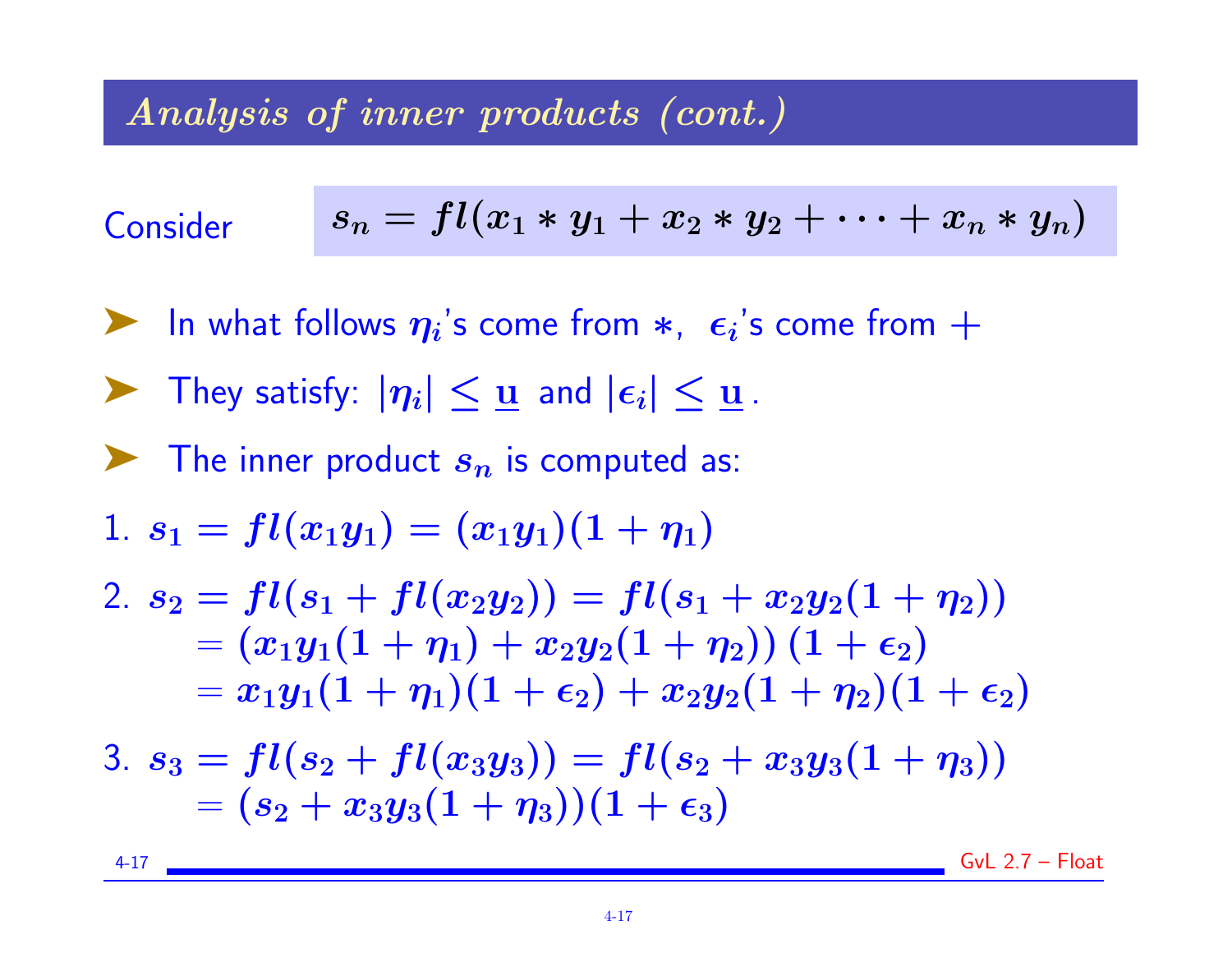Expand:

\n
$$
s_3 = x_1 y_1 (1 + \eta_1) (1 + \epsilon_2) (1 + \epsilon_3) \\
+ x_2 y_2 (1 + \eta_2) (1 + \epsilon_2) (1 + \epsilon_3) \\
+ x_3 y_3 (1 + \eta_3) (1 + \epsilon_3)
$$

ighthrow Induction would show that [with convention that  $\epsilon_1 \equiv 0$ ]

$$
s_n=\sum_{i=1}^n x_i y_i(1+\eta_i)\ \prod_{j=i}^n (1+\epsilon_j)
$$

 $Q:$  How many terms in the coefficient of  $x_iy_i$  do we have?  $A$ : • When  $i > 1 : 1 + (n - i + 1) = n - i + 2$ • When  $i = 1 : n$  (since  $\epsilon_1 = 0$  does not count)  $\blacktriangleright$  Bottom line: always  $\leq n$ . 4-18 GvL 2.7 – Float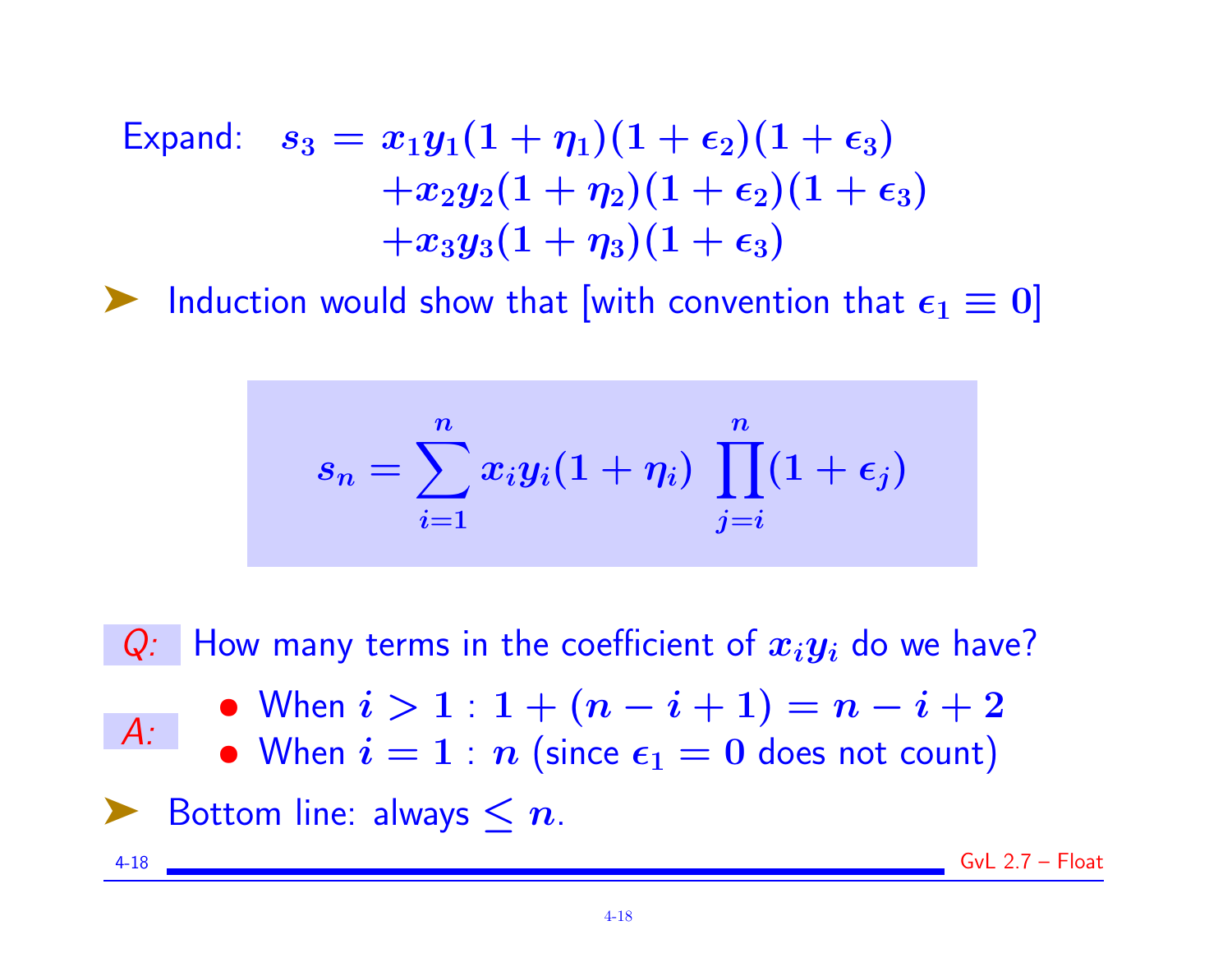\n- $$
\blacktriangleright
$$
 For each of these products\n  $(1 + \eta_i) \prod_{j=i}^n (1 + \epsilon_j) = 1 + \theta_i$ , with  $|\theta_i| \leq \gamma_n$  so:\n  $s_n = \sum_{i=1}^n x_i y_i (1 + \theta_i)$  with  $|\theta_i| \leq \gamma_n$  or:\n  $\boxed{fl\left(\sum_{i=1}^n x_i y_i\right) = \sum_{i=1}^n x_i y_i + \sum_{i=1}^n x_i y_i \theta_i}$  with  $|\theta_i| \leq \gamma_n}$ \n
\n- $\blacktriangleright$  This leads to the final result (forward form)\n  $\left|fl\left(\sum_{i=1}^n x_i y_i\right) - \sum_{i=1}^n x_i y_i\right| \leq \gamma_n \sum_{i=1}^n |x_i| |y_i|$ \n
\n- $\blacktriangleright$  or (backward form)\n  $fl\left(\sum_{i=1}^n x_i y_i\right) = \sum_{i=1}^n x_i y_i (1 + \theta_i)$  with  $|\theta_i| \leq \gamma_n$ \n
\n

4-19 GvL 2.7 – Float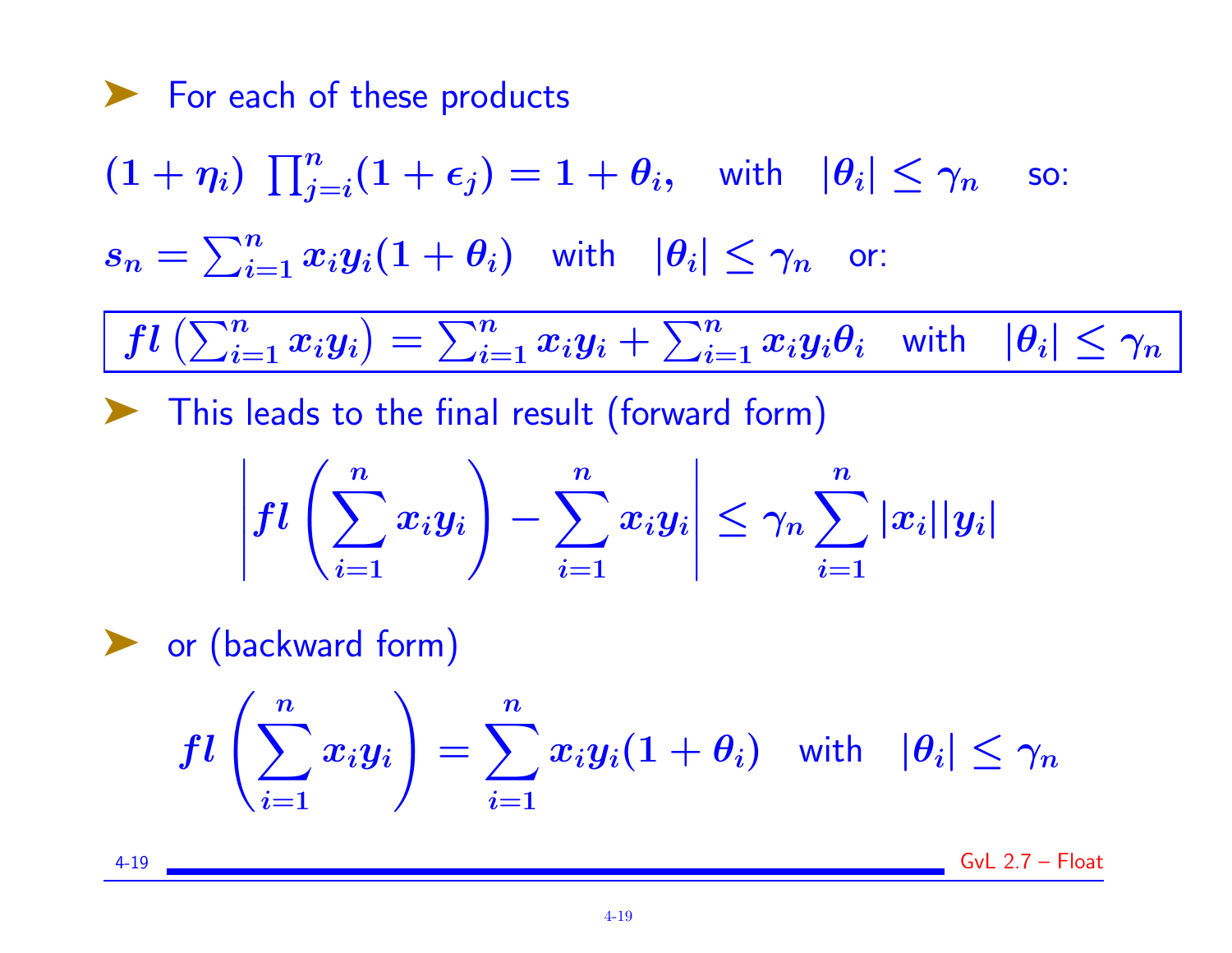Main result on inner products:

▶ Backward error expression:

$$
fl(x^Ty)=[x\bm{\cdot}*(1+d_x)]^T[y\bm{\cdot}*(1+d_y)]
$$

where  $||d_{\square}||_{\infty} \leq 1.01n\underline{\mathsf{u}}$  ,  $\square = x, y$ .

Example 2 Can show equality valid even if one of the  $d_x, d_y$  absent.

Forward error expression:  $|fl(x^Ty) - x^Ty| \leq \gamma_n |x|^T |y|$ 

with  $0 \leq \gamma_n \leq 1.01n\underline{u}$ .

Elementwise absolute value  $|x|$  and multiply  $\cdot\ast$  notation.

Above assumes  $n\underline{u} \le .01$ . For  $\underline{\mathbf{u}} = 2.0 \times 10^{-16}$ , this holds for  $n \leq 4.5 \times 10^{13}$ .

4-20 GvL 2.7 – Float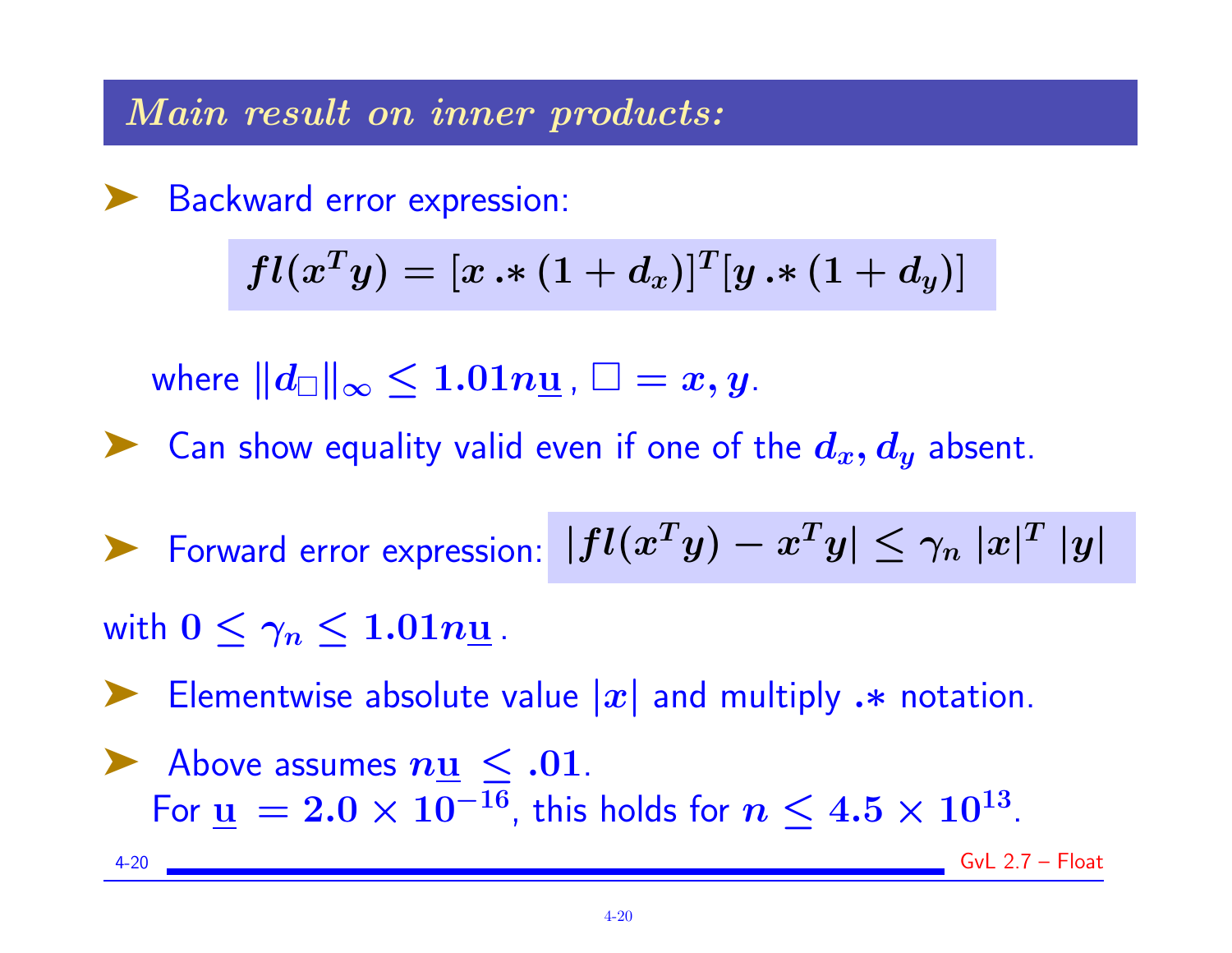▶ Consequence for matrix products:  $(A \in \mathbb{R}^{m \times n}, \ B \in \mathbb{R}^{n \times p})$  $|fl(AB) - AB| \leq \gamma_n |A||B|$ 

▶ Another way to write the result (less precise) is

 $|fl(x^Ty) - x^Ty| \leq n \leq |x|^T |y| + O(\underline{u}^2)$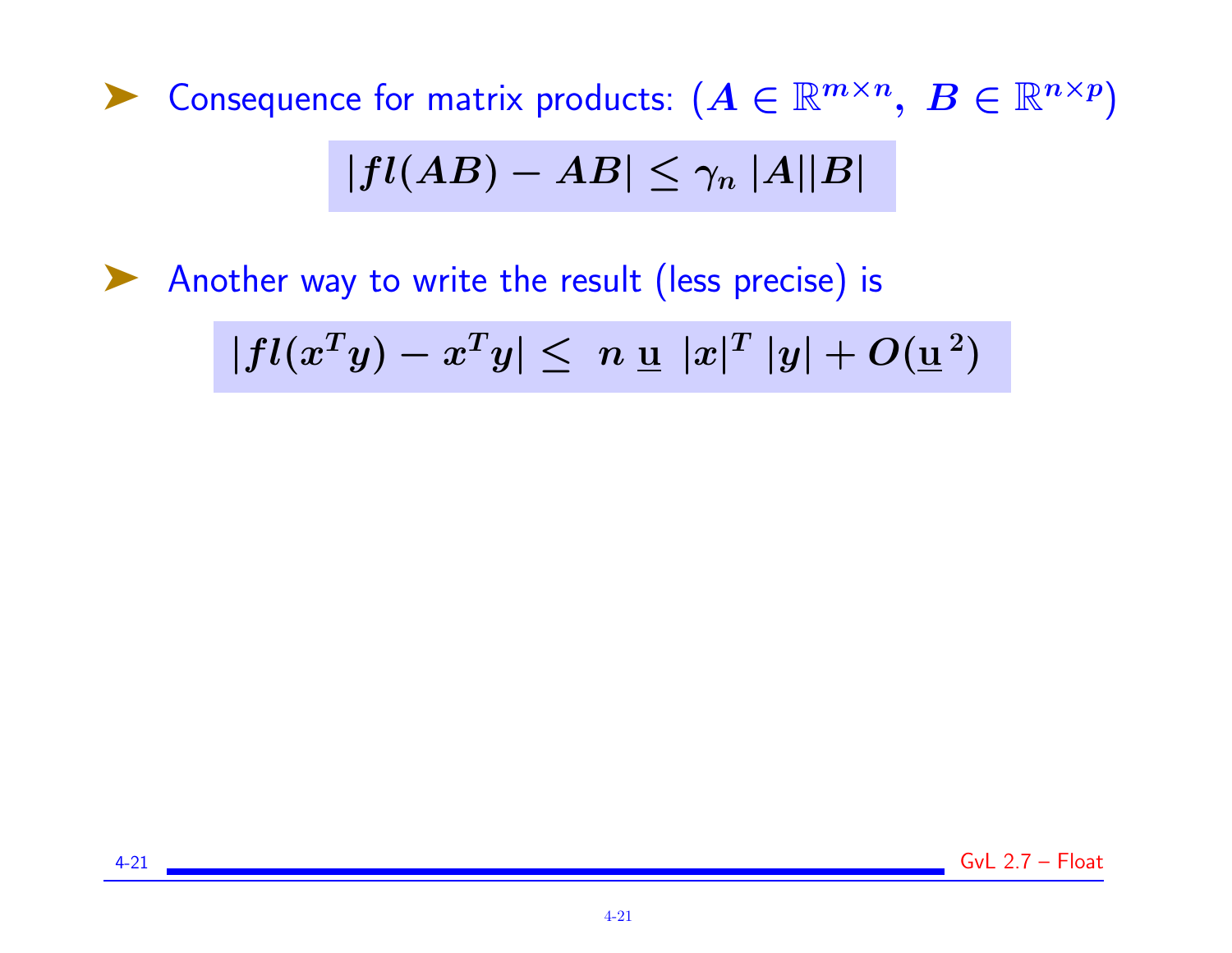$|\mathcal{L}_{15}|$  Assume you use single precision for which you have  $\mathbf{u} = 2. \times$  $10^{-6}$ . What is the largest n for which  $n\underline{u} \leq 0.01$  holds? Any conclusions for the use of single precision arithmetic?

 $|\mathcal{L}_{16}|$  What does the main result on inner products imply for the case when  $y = x$ ? [Contrast the relative accuracy you get in this case vs. the general case when  $y \neq x$ ]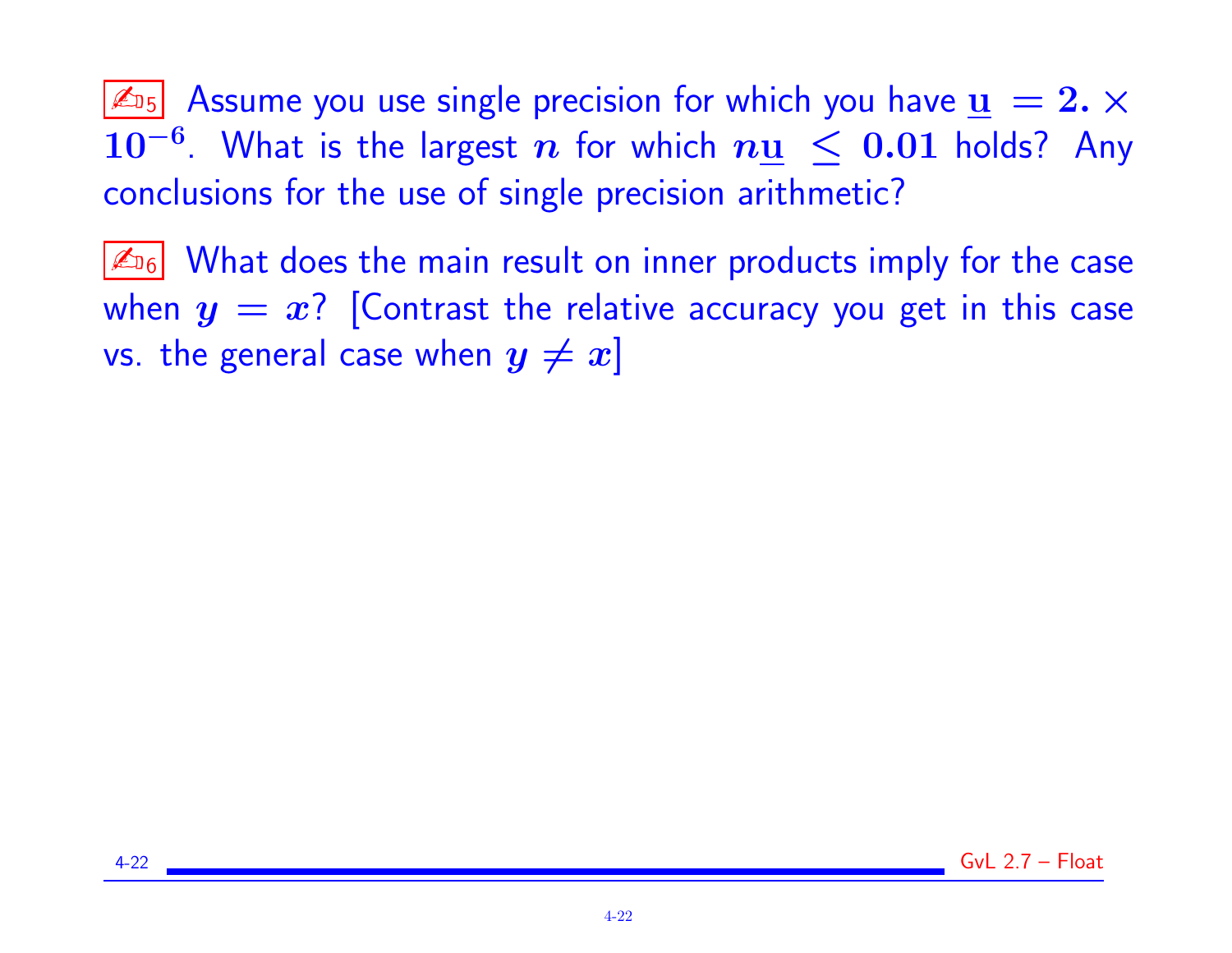$|\mathbb{Z}_{7}|$  Show for any  $x,y$ , there exist  $\Delta x,\Delta y$  such that

$$
fl(x^T y) = (x + \Delta x)^T y, \text{ with } |\Delta x| \leq \gamma_n |x|
$$
  

$$
fl(x^T y) = x^T (y + \Delta y), \text{ with } |\Delta y| \leq \gamma_n |y|
$$

 $\boxed{\mathbb{Z}_{\scriptscriptstyle 18}}$  (Continuation) Let  $A$  an  $m\times n$  matrix,  $x$  an  $n$ -vector, and  $y = Ax$ . Show that there exist a matrix  $\Delta A$  such

 $fl(y) = (A + \Delta A)x$ , with  $|\Delta A| \leq \gamma_n|A|$ 

 $|\mathbb{Z}_{9}|$  (Continuation) From the above derive a result about a column of the product of two matrices  $A$  and  $B$ . Does a similar result hold for the product  $\overline{AB}$  as a whole?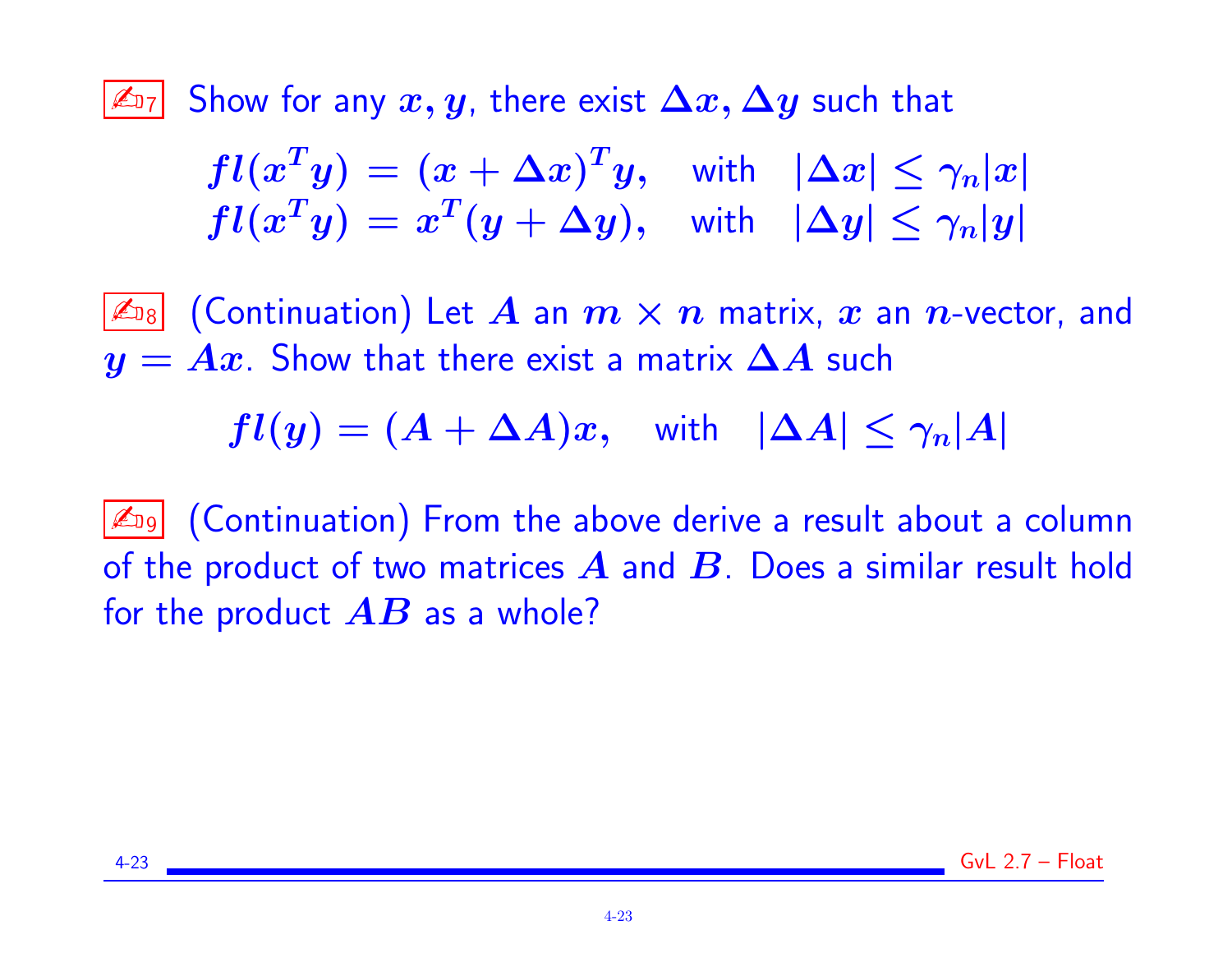Error Analysis for linear systems: Triangular case

➤ Recall

ALGORITHM : 1. Back-Substitution algorithm

For 
$$
i = n : -1 : 1
$$
 do:  
\n $t := b_i$   
\nFor  $j = i + 1 : n$  do  
\n $t := t - a_{ij}x_j$   
\nEnd  
\n $x_i = t/a_{ii}$   
\nEnd  
\n $x_i = t/a_{ii}$   
\n $t := t - (a_{i,i+1:n}, x_{i+1:n})$   
\n $= t -$  an inner product

\n- We must require that each 
$$
a_{ii} \neq 0
$$
\n- Round-off error (use previous results for  $(\cdot, \cdot)$ )?
\n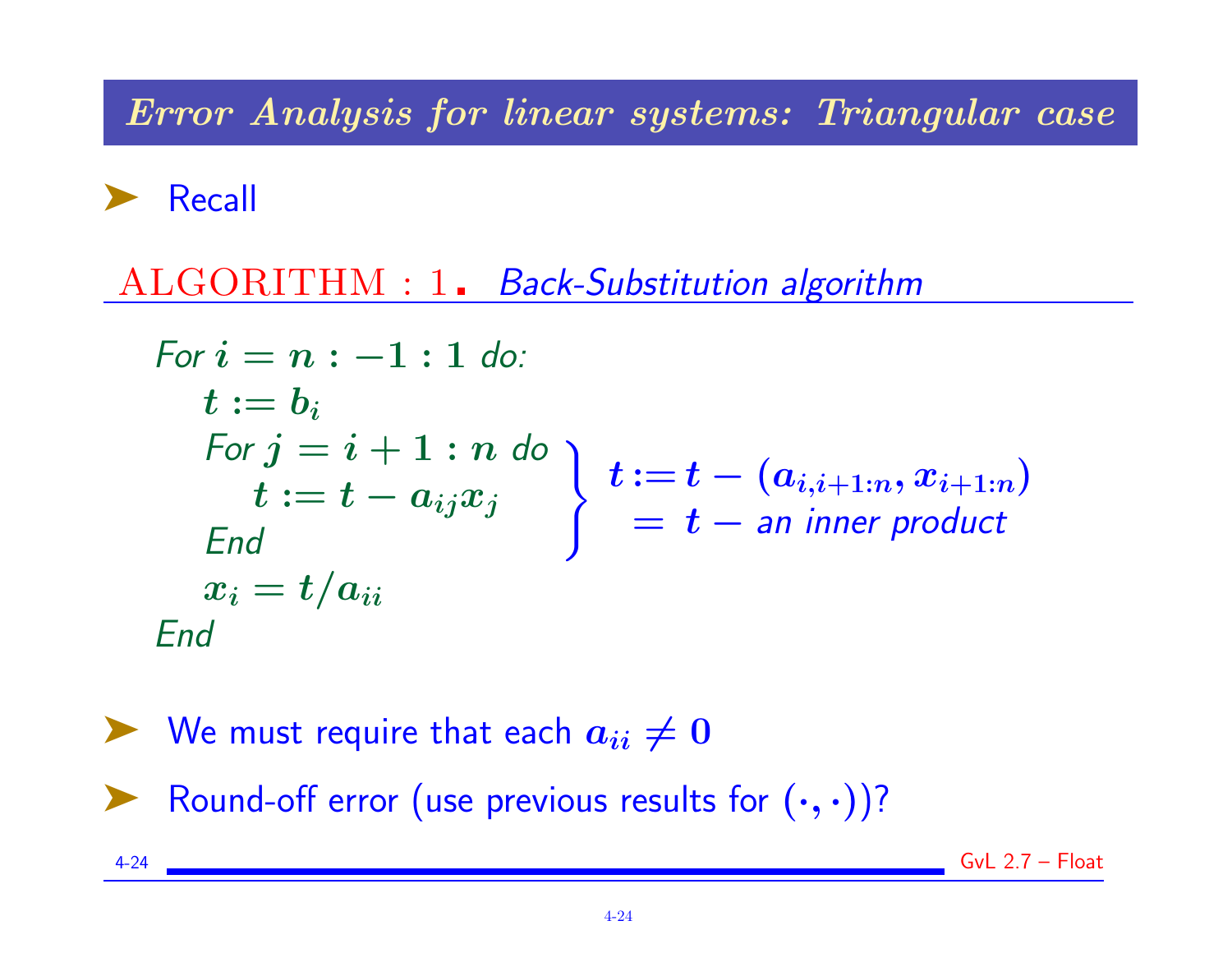The computed solution  $\hat{x}$  of the triangular system  $Ux = b$ computed by the back-substitution algorithm satisfies:

$$
(\boldsymbol{U} + \boldsymbol{E})\hat{x} = \boldsymbol{b}
$$

with

$$
|E| \leq n \mathrel{\underline{u}} |U| + O(\underline{\mathrm{u}}^{\:2})
$$

 $\blacktriangleright$  Backward error analysis. Computed x solves a slightly perturbed system.

Backward error not large in general. It is said that triangular solve is "backward stable".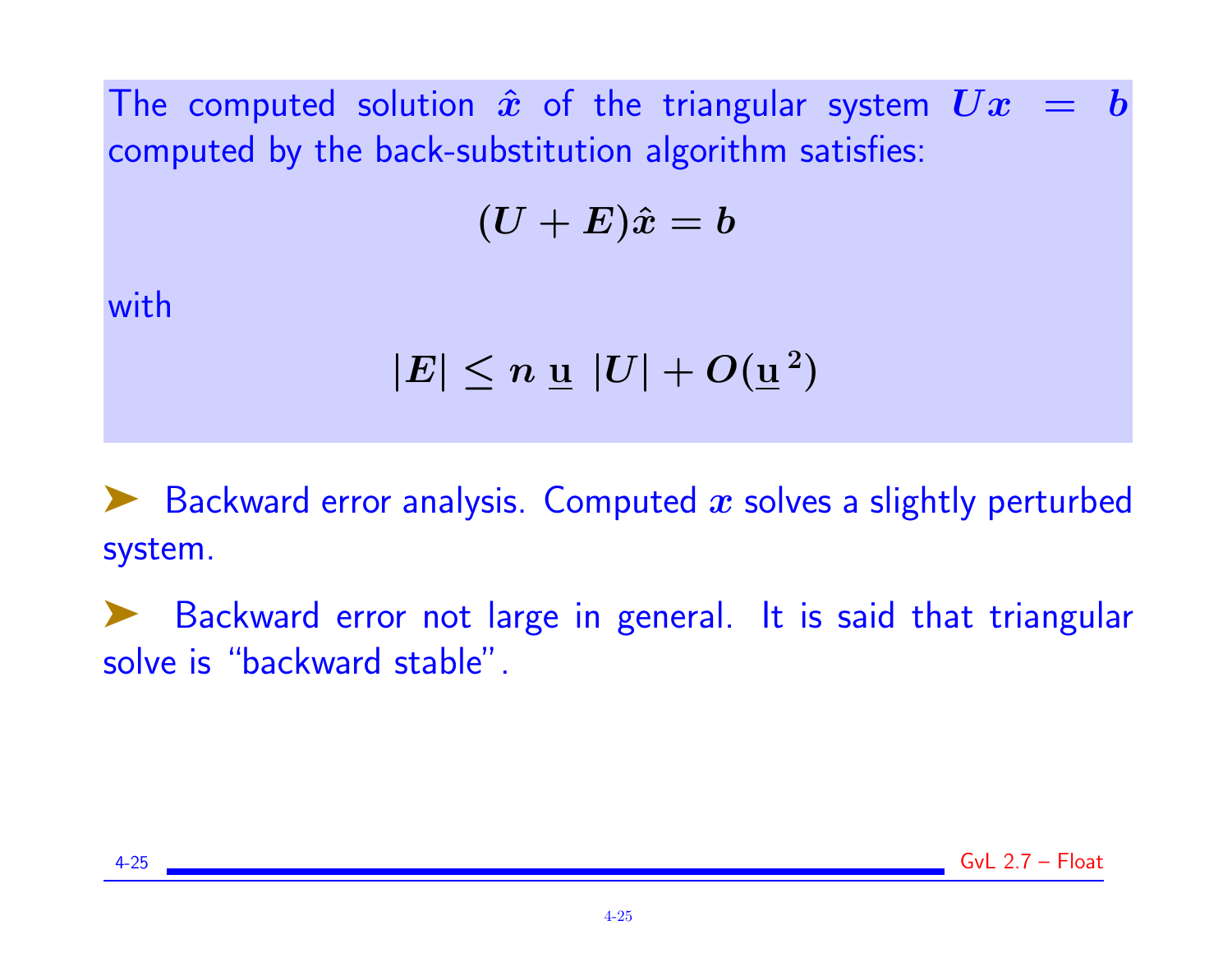#### Error Analysis for Gaussian Elimination

If no zero pivots are encountered during Gaussian elimination (no pivoting) then the computed factors  $\hat{L}$  and  $\hat{U}$  satisfy

$$
\hat{L}\hat{U}=A+H
$$

with

$$
|H| \leq 3(n-1) \times \underline{u} (|A| + |\hat{L}| |\hat{U}|) + O(\underline{u}^2)
$$

Solution  $\hat{x}$  computed via  $\hat{L}\hat{y} = b$  and  $\hat{U}\hat{x} = \hat{y}$  is s. t.

$$
(A+E)\hat{x}=b\text{ with }
$$

$$
|E| \leq n\underline{\mathrm{u}}\,\left(3|A|~+5~|\hat{L}|~|\hat{U}|\right) + O(\underline{\mathrm{u}}^{\,2})
$$

 $4-26$  GyL  $2.7 -$ Float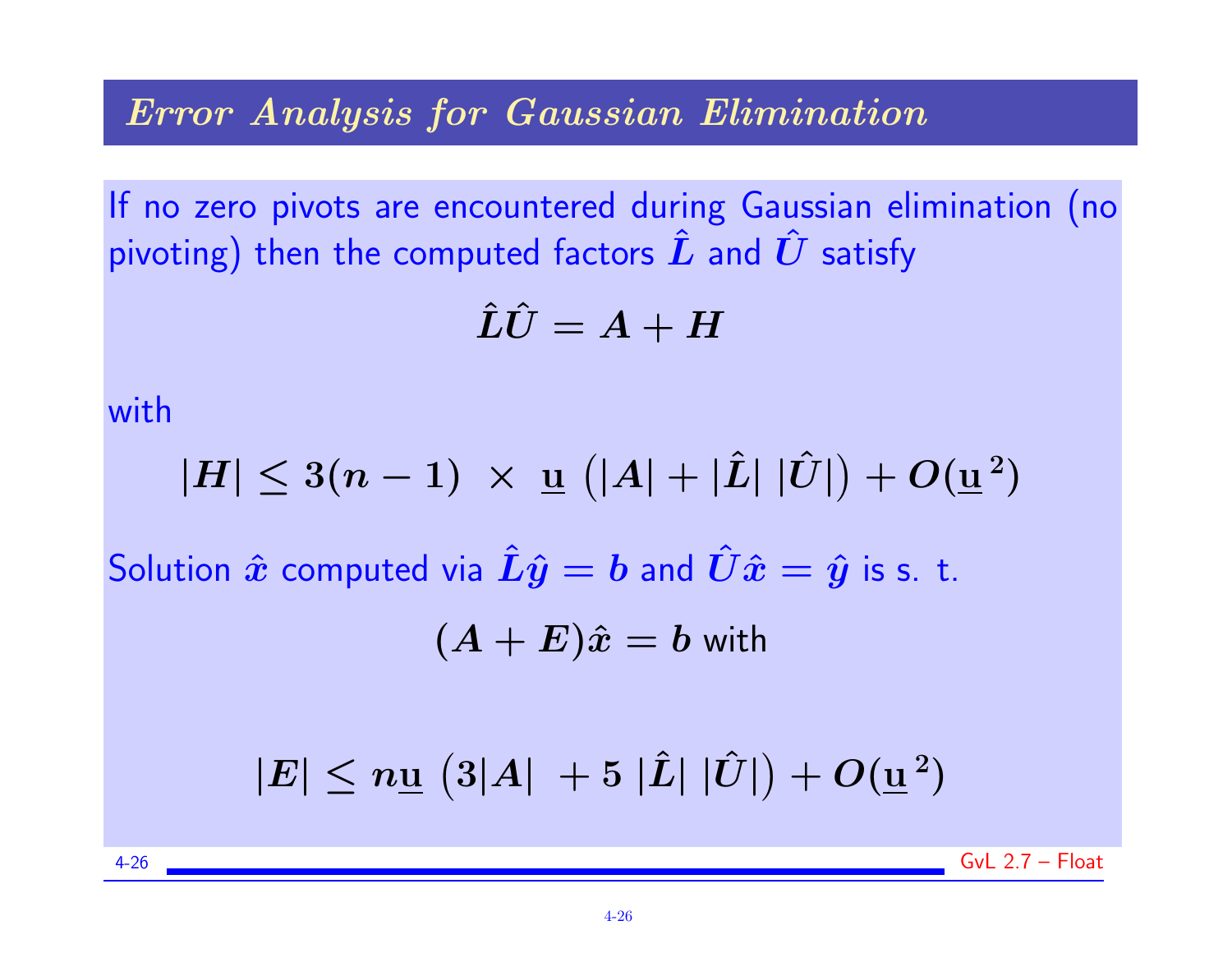- ➤ "Backward" error estimate.
- $\triangleright$   $|\hat{L}|$  and  $|\hat{U}|$  are not known in advance they can be large.
- ► What if partial pivoting is used?
- Permutations introduce no errors. Equivalent to standard LU factorization on matrix  $\boldsymbol{P}\boldsymbol{A}$ .
- $\blacktriangleright$   $|\hat{L}|$  is small since  $l_{ij} \leq 1$ . Therefore, only  $U$  is "uncertain"
- In practice partial pivoting is "stable"  $-$  i.e., it is highly unlikely to have a very large  $U$ .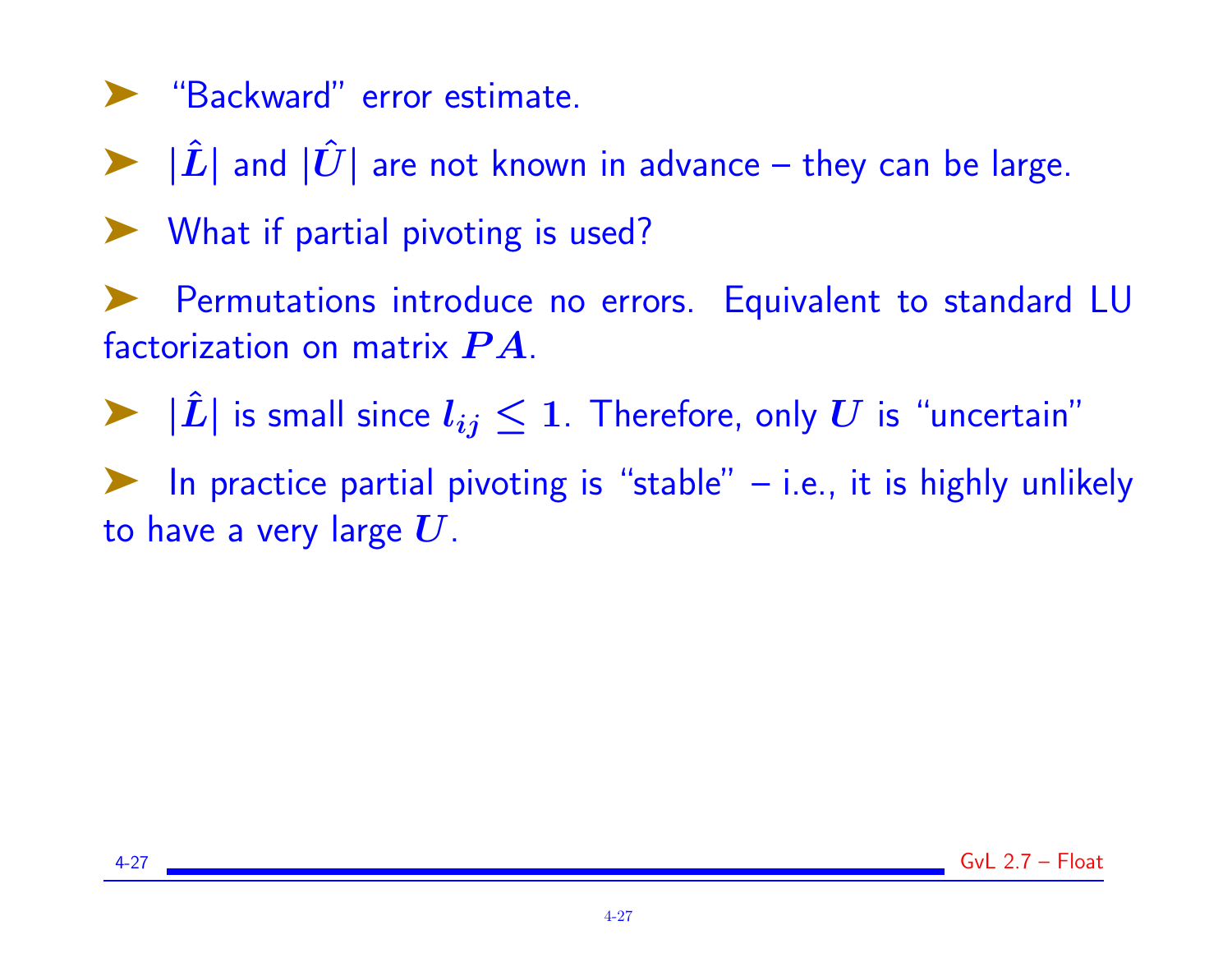#### Supplemental notes: Floating Point Arithmetic

In most computing systems, real numbers are represented in two parts: A mantissa and an exponent. If the representation is in the base  $\beta$  then:

$$
x=\pm ( .d_{1}d_{2}\cdots d_{m})_{\beta}\beta^{e}
$$

 $\blacktriangleright$  .  $d_1d_2\cdots d_m$  is a fraction in the base- $\beta$  representation  $\boldsymbol{e}$  is an integer - can be negative, positive or zero. Generally the form is normalized in that  $d_1\neq 0.$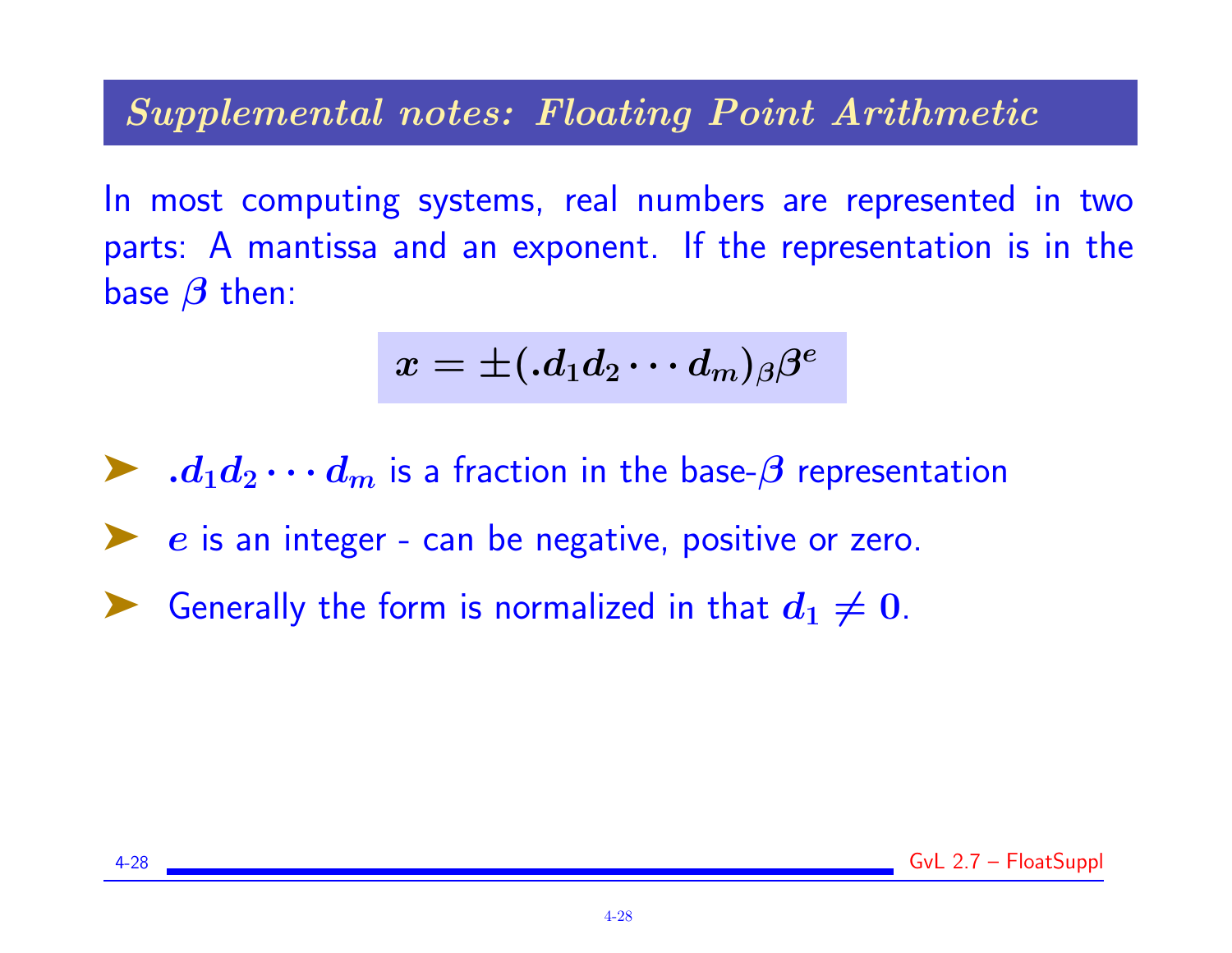Example: In base 10 (for illustration)

1. 1000.12345 can be written as

# $0.100012345_{10} \times 10^{4}$

2. 0.000812345 can be written as

 $0.812345_{10} \times 10^{-3}$ 

Problem with floating point arithmetic: we have to live with limited precision.

**Example:** Assume that we have only 5 digits of accuray in the mantissa and 2 digits for the exponent (excluding sign).

 $\left| \left. d_{1} \right| d_{2} \right| d_{3} \left| \left. d_{4} \right| d_{5} \right| e_{1} \left| e_{2} \right|$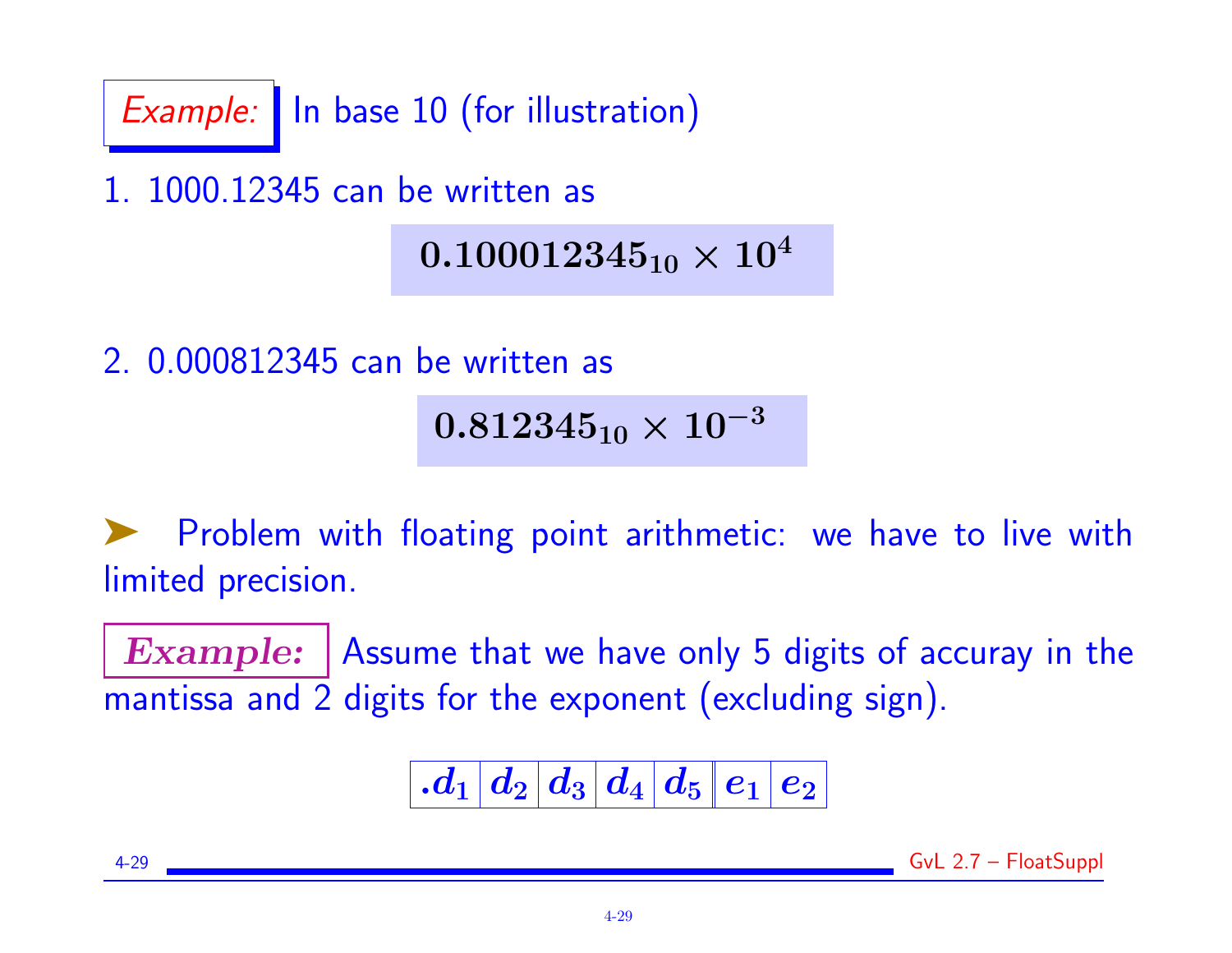Try to add  $1000.2 = .10002e+03$  and  $1.07 = .10700e+01$ : 1000.2 = .1 0 0 0 2 0 4 ; 1.07 = .1 0 7 0 0 0 1

First task: align decimal points. The one with smallest exponent will be (internally) rewritten so its exponent matches the largest one:  $1.07 = 0.000107 \times 10^4$ 

Second task: add mantissas:

0. 1 0 0 0 2 + 0. 0 0 0 1 0 7  $= 0.100127$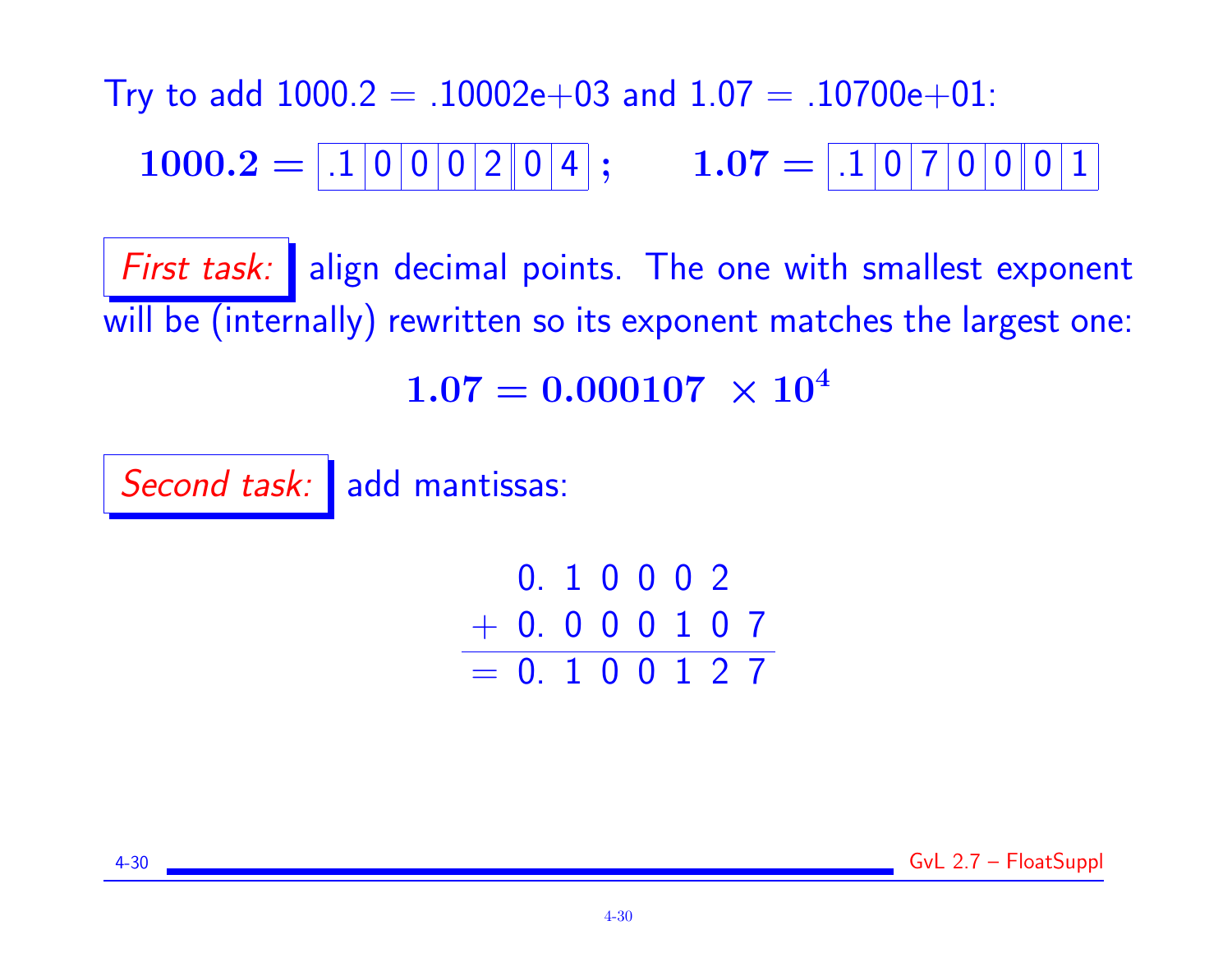# Third task:

round result. Result has 6 digits - can use only 5 so we can

- **Chop result:**  $.100112$ ;
- **Round result:**  $| .1 | 0 | 0 | 1 | 3 |$ ;

Fourth task:

Normalize result if needed (not needed here)

result with rounding:  $|.1|0|0|1|3|0|4|$ ;

 $|\mathcal{L}_{10}|$  Redo the same thing with  $7000.2 + 4000.3$  or  $6999.2 + 4000.3$ .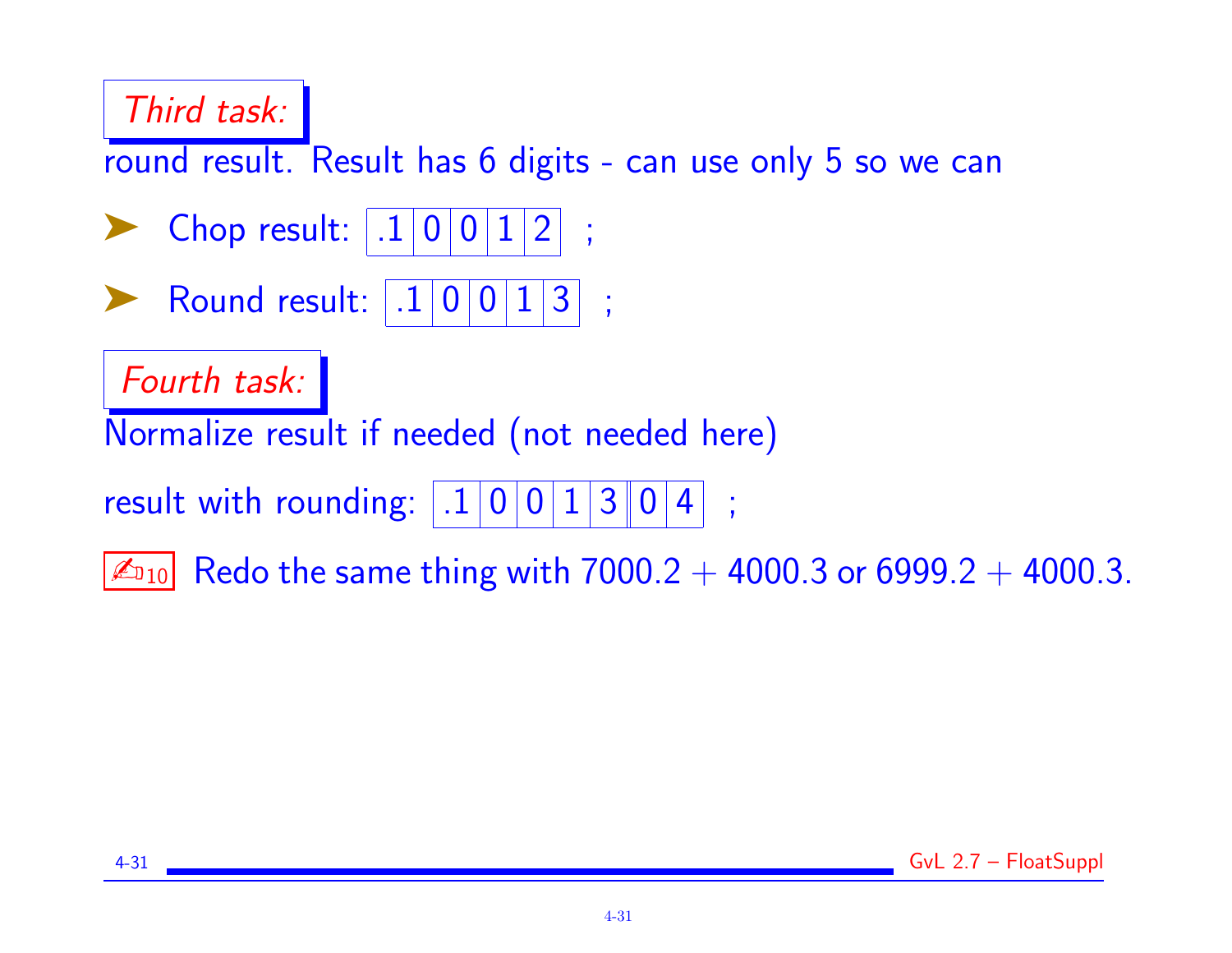## The IEEE standard

32 bit | (Single precision) :



ightharpoonup Number is scaled so it is in the form  $1.d_1d_2...d_{23} \times 2^e$  - but leading one is not represented.

 $\blacktriangleright$  e is between -126 and 127.

 $\blacktriangleright$  [Here is why: Internally, exponent e is represented in "biased" form: what is stored is actually  $c = e + 127 -$  so the value c of exponent field is between 1 and 254. The values  $c = 0$  and  $c = 255$  are for special cases (0 and  $\infty$ )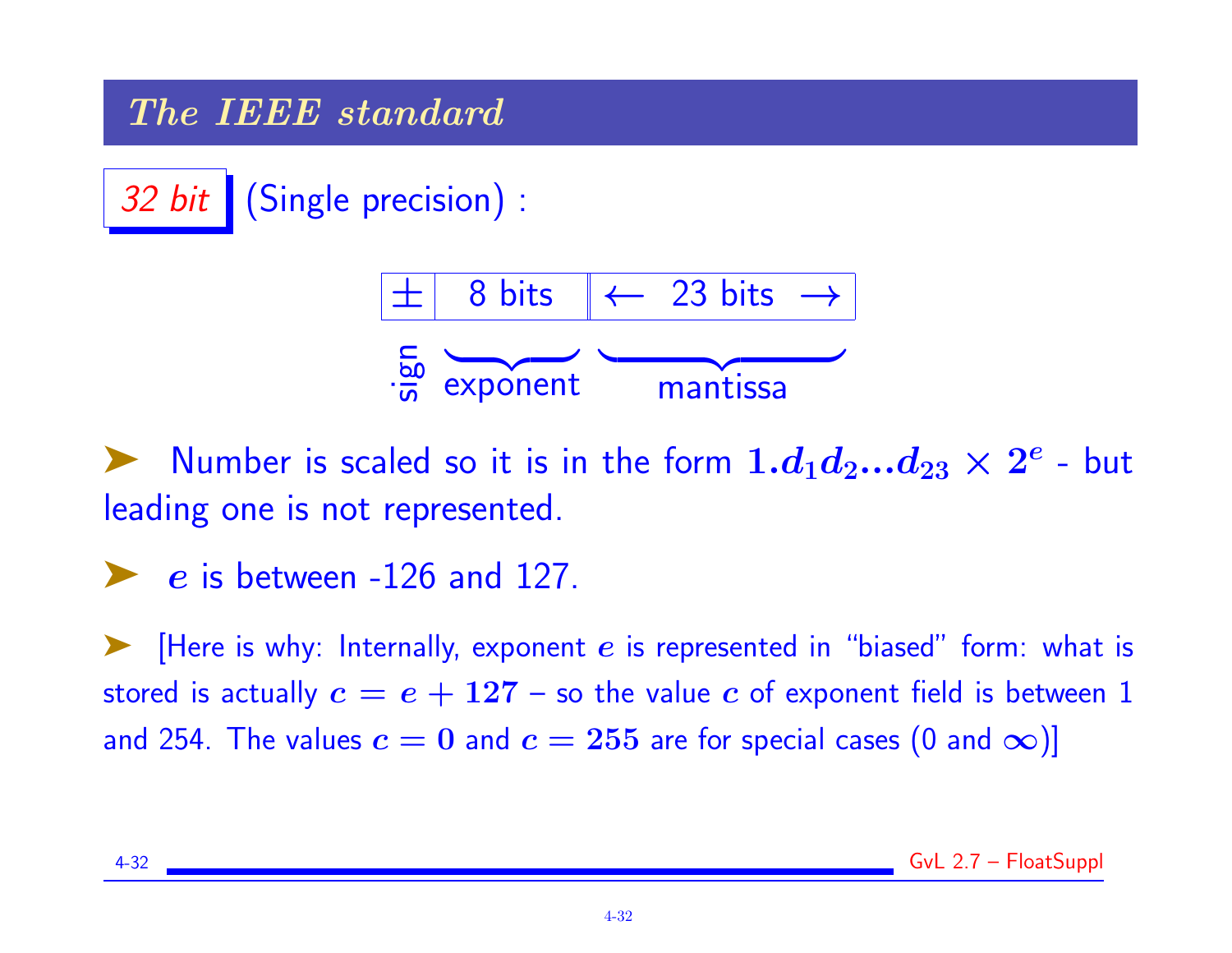



Bias of 1023 so if  $e$  is the actual exponent the content of the exponent field is  $c = e + 1023$ 

Largest exponent:  $1023$ ; Smallest  $=$  -1022.

►  $c = 0$  and  $c = 2047$  (all ones) are again for 0 and  $\infty$ 

Including the hidden bit, mantissa has total of 53 bits (52 bits represented, one hidden).

In single precision, mantissa has total of 24 bits (23 bits represented, one hidden).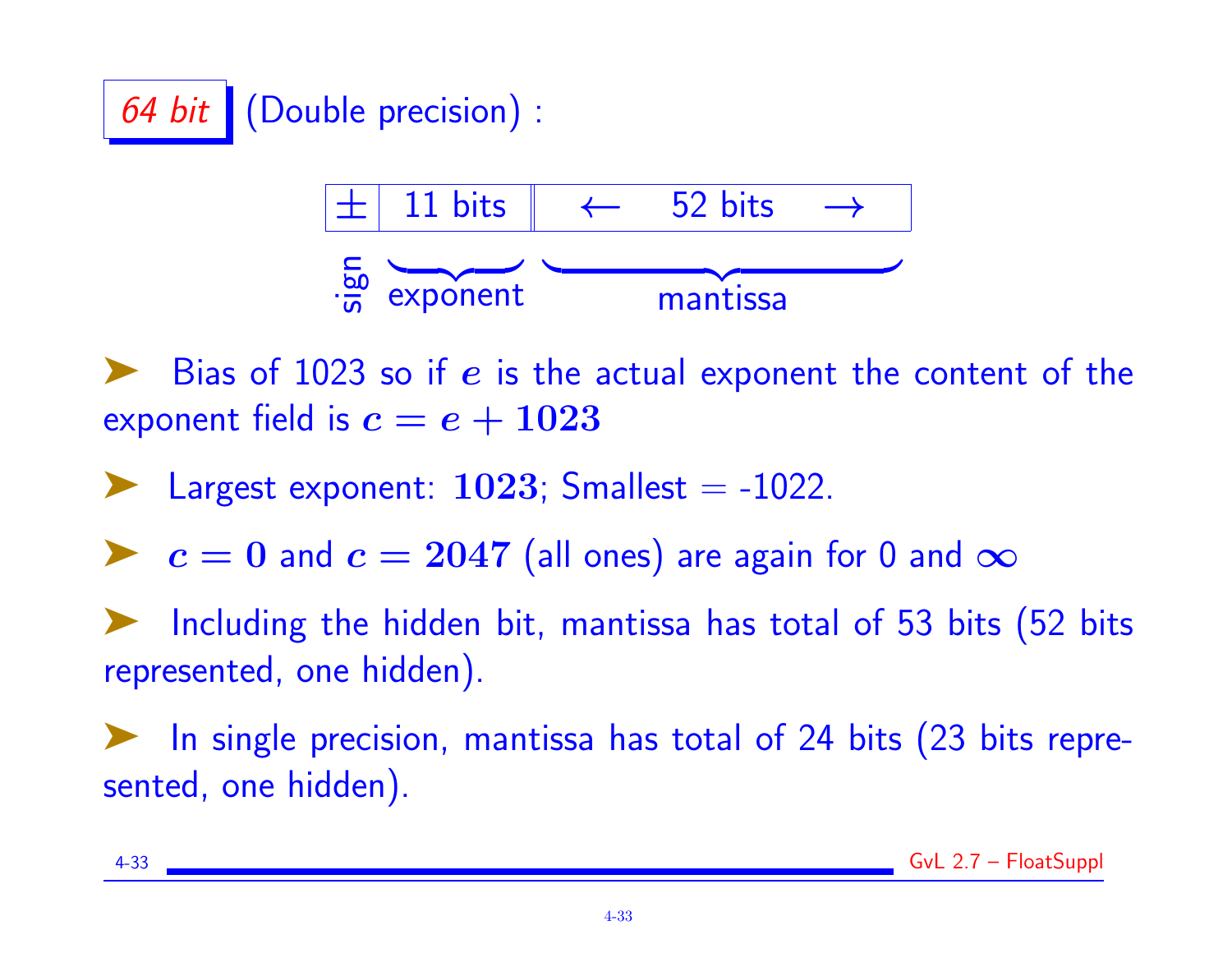$|\mathcal{L}_{11}|$  Take the number 1.0 and see what will happen if you add  $1/2, 1/4, ..., 2^{-i}$ . Do not forget the hidden bit!





(Note: The 'e' part has 12 bits and includes the sign)

**Conclusion** 

$$
fl(1+2^{-52}) \neq 1 \text{ but: } fl(1+2^{-53}) == 1 \text{ !!}
$$

4-34 GvL 2.7 – FloatSuppl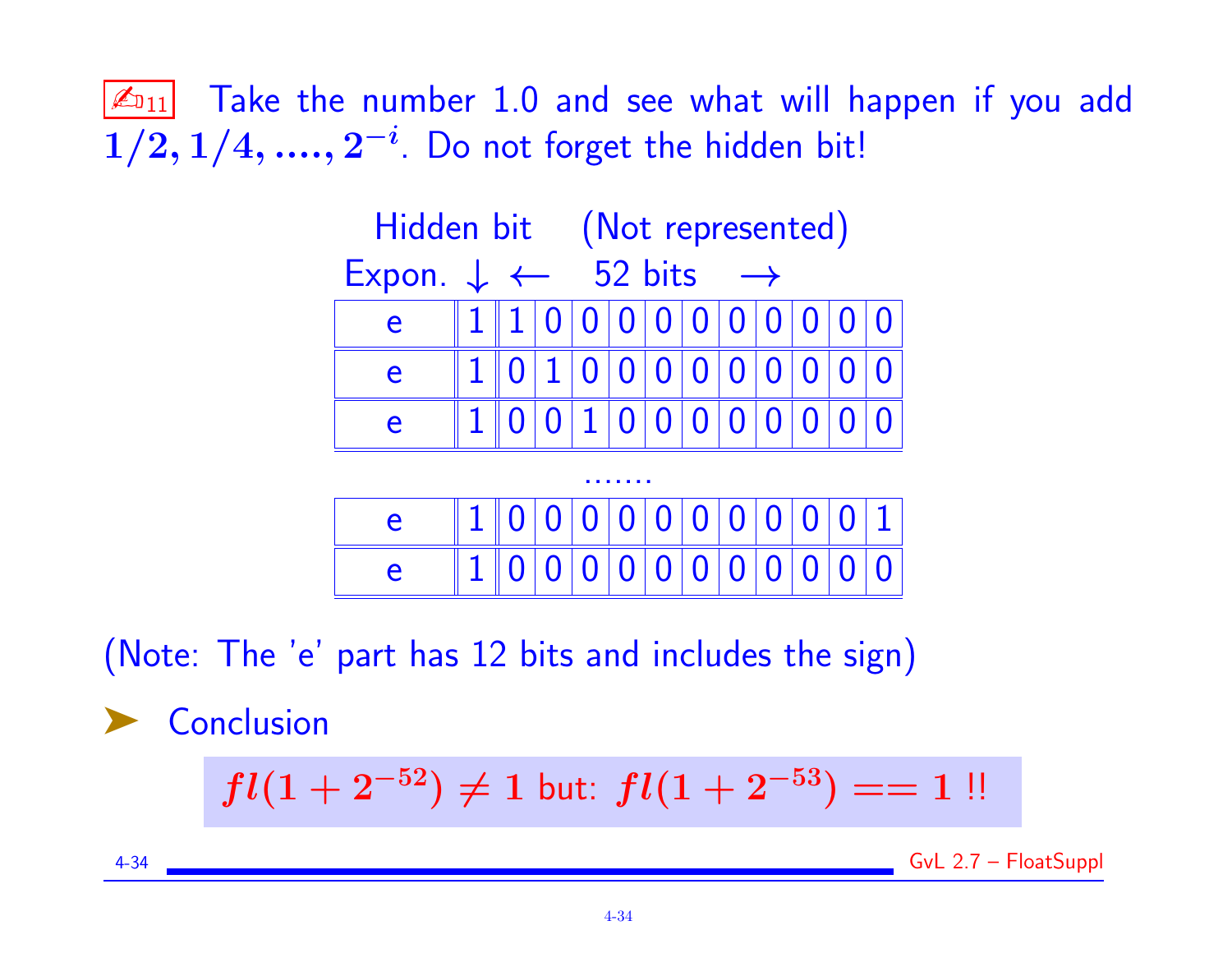# Special Values

- $\blacktriangleright$  Exponent field  $= 00000000000$  (smallest possible value) No hidden bit. All bits  $== 0$  means exactly zero.
- ➤ Allow for unnormalized numbers, leading to gradual underflow.
- $\blacktriangleright$  Exponent field = 1111111111111 (largest possible value) Number represented is "Inf" "-Inf" or "NaN".